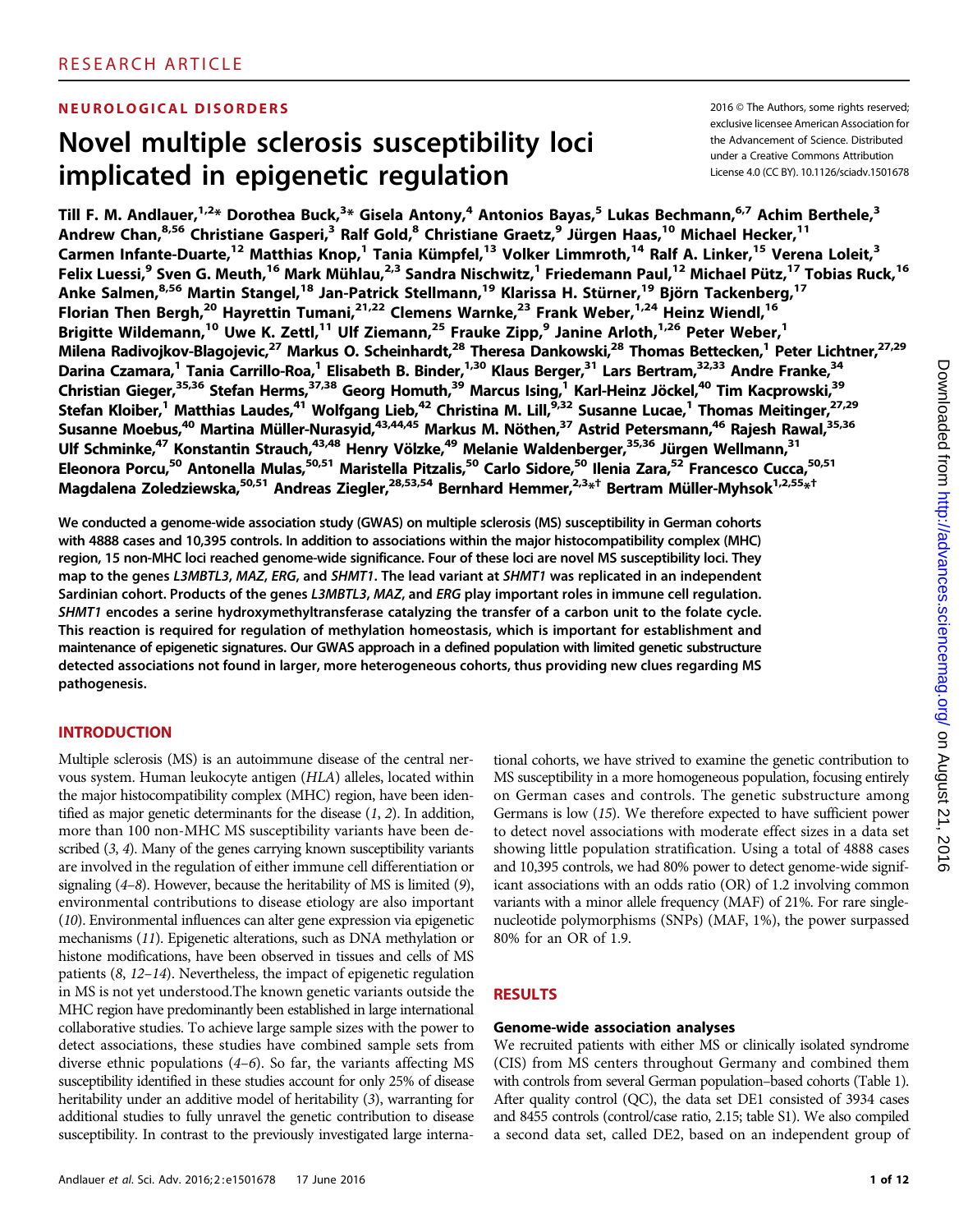German cases previously used in the IMSGC/WTCCC2 (International Multiple Sclerosis Genetics Consortium/Wellcome Trust Case Control Consortium 2) MS study (Table 1) (5), and additional German controls, mostly from population-based cohorts. The data set DE2 contained 954 cases and 1940 controls after QC (control/case ratio, 2.03; table S2). We observed only moderate population substructure within these data sets (figs. S1 and S2), confirming previous genetic analyses of the German population (15).

Both data sets were imputed separately to the 1000 Genomes Phase 1 reference panel using SHAPEIT2 and IMPUTE2 (16–18). The resulting data sets contained more than 8 million high-quality variants with MAFs of at least 1% each. We separately conducted genome-wide association studies (GWAS) on both data sets using sex and the first eight multidimensional scaling (MDS) components of the genetic similarity matrix (GSM) as covariates, to control for any remaining population substructure. After assuring that the median genomic inflation of the two GWAS was in the expected range (table S3), results were combined using a fixed-effects pooled analysis. In this pooled analysis, the genomic inflation  $\lambda_{1000,1000}$  outside the extended MHC region was 1.017 (table S3) (19).

## Associations within the MHC region

The variant showing the strongest association in the pooled analysis of DE1 and DE2, rs3104373 [OR, 2.90; confidence interval (CI), 2.72 to 3.09;  $P = 1.3 \times 10^{-234}$ ], lies within the MHC region between the genes HLA-DRB1 and HLA-DQA1. This SNP is in strong linkage disequilibrium (LD) with the HLA allele DRB1\*15:01 ( $r^2 = 0.99$ ) and thus corresponds to the established major MS risk locus (1, 2). To confirm

this finding, we imputed classical HLA alleles from our genotyping data (20). After QC, we obtained high-quality imputed alleles for a total of 3966 cases and 8329 controls from DE1 and DE2 (median accuracy, 96.1%; median call rate, 97.4%). Using stepwise conditional logistic regression (1, 2, 5), seven HLA alleles (Table 2) reached genome-wide significance (that is,  $P < 5 \times 10^{-8}$ ). As expected, the most significantly associated allele was *DRB1\*15:01* (OR, 2.85; CI, 2.66 to 3.06;  $P = 1.0 \times$ 10<sup>−</sup>191). All seven alleles have been described as associated with MS in a recent detailed analysis of the MHC region (2).

Previous analyses of the MHC region have also identified associations between HLA alleles and age at onset of the disease, mainly with DRB1\*15:01 (2, 5). We confirmed this finding in a subset of patients from our data set DE1. Age at onset was known for 1519 patients; for 1196 of them, imputed HLA alleles were available. Because the age at

Table 1. Clinical characteristics of German MS cases. PPMS, primary progressive MS (as opposed to bout-onset MS).

|                    | <b>Cohort DE1</b> | <b>Cohort DE2</b> |  |  |
|--------------------|-------------------|-------------------|--|--|
| Number of cases    | 3934              | 954               |  |  |
| Age [mean (range)] | 39 (13-79)        | 40 (17-82)        |  |  |
| Female $[n (%)]$   | 2723 (69.2)       | 695 (72.9)        |  |  |
| Male $[n (%)]$     | 1211 (30.8)       | 259 (27.1)        |  |  |
| PPMS $[n (%)]$     | 105(2.7)          | 63(6.6)           |  |  |
|                    |                   |                   |  |  |

<sup>1</sup>Max Planck Institute of Psychiatry, 80804 Munich, Germany. <sup>2</sup>Munich Cluster for Systems Neurology (SyNergy), 81377 Munich, Germany. <sup>3</sup>Department of Neurology, Klinikum rechts der Isar, Technical University of Munich, 81675 Munich, Germany. <sup>4</sup>Central Information Office KKNMS, Philipps University Marburg, 35043 Marburg, Germany. <sup>5</sup>Department of Neurology, Klinikum Augsburg, 86156 Augsburg, Germany. <sup>6</sup>Department of Neurology, University of Leipzig, 04103 Leipzig, Germany. <sup>7</sup>Institute of Medical Microbiology,<br>Otto-von-Guericke University, 39120 Magdeburg, Germany Neurology, Focus Program Translational Neurosciences (FTN) and Research Center for Immunotherapy (FZI), Rhine-Main Neuroscience Network (rmn<sup>2</sup>), University Medical Center of<br>the Johannes Gutenberg University Mainz, 55131 Neurology, University of Rostock, 18147 Rostock, Germany. <sup>12</sup>NeuroCure Clinical Research Center, Department of Neurology, and Experimental and Clinical Research Center, Max Delbrück Center for Molecular Medicine, and Charité University Medicine Berlin, 10117 Berlin, Germany. <sup>13</sup>Institute of Clinical Neuroimmunology, Ludwigs-Maximilians-Universität, Mac Belonden Center for Morecular Medicine, and chance only say medicine Behin, 19777 Behin, Germany. <sup>15</sup>Department of Neurology, University Hospital Erlangen, 91054 Erlangen, 91054 Erlangen, 91054 Erlangen, 91054 Erlange Germany. <sup>16</sup>Department of Neurology, Klinik für Allgemeine Neurologie, University of Münster, 48149 Münster, Germany. <sup>17</sup>Clinical Neuroimmunology Group, Department of Neurology, Philipps-University of Marburg, 35043 Marburg, Germany. <sup>18</sup>Department of Neurology, Hannover Medical School, 30625 Hannover, Germany. <sup>19</sup>Institute of Neuroimmunology and Multiple Sclerosis and Department of Neurology, University Medical Centre Hamburg-Eppendorf, 20251 Hamburg, Germany. <sup>20</sup>Department of Neurology and Translational Center for Regenerative Medicine, University of Leipzig, 04103 Leipzig, Germany. <sup>21</sup>Department of Neurology, University of Ulm, 89081 Ulm, Germany. <sup>22</sup>Neurological Clinic Dietenbronn, 88477 Schwendi, Germany. <sup>23</sup>Department of Neurology, Medical Faculty, Heinrich Heine University, 40225 Düsseldorf, Germany. <sup>24</sup>Neurological Clinic, Medical Park, 65520 Bad Camberg, Germany. <sup>25</sup>Department of Neurology and Stroke, and Hertie Institute for Clinical Brain Research, Eberhard-Karls-Universität Tübingen, 72076 Tübingen, Germany. <sup>26</sup>Institute of Computational Biology, Helmholtz Zentrum München, 85764 Neuherberg, Germany. <sup>27</sup>Institute of Human Genetics, Helmholtz Zentrum München, 85764 Neuherberg, Germany. <sup>28</sup>Institut für Medizinische Biometrie und Statistik, Universität zu Lübeck, Universitätsklinikum Schleswig-Holstein, Campus Lübeck, 23562 Lübeck, Germany.<br><sup>29</sup>Institute of Human Genetics, Technische 30329, USA. <sup>31</sup>Institut für Epidemiologie und Sozialmedizin der Universität Münster, 48149 Münster, Germany. <sup>32</sup>Lübeck Interdisciplinary Platform for Genome Analytics, Institutes of Neurogenetics and Integrative and Experimental Genomics, University of Lübeck, 23562 Lübeck, Germany. <sup>33</sup>School of Public Health, Faculty of Medicine, Imperial College London, SW7 2AZ London, UK. <sup>34</sup>Institute of Clinical Molecular Biology, Kiel University, 24105 Kiel, Germany. <sup>35</sup>Research Unit of Molecular Epidemiology, Helmholtz Zentrum München, 85764 Neuherberg, Germany. <sup>36</sup>Institute of Epidemiology II, Helmholtz Zentrum München, 85764 Neuherberg, Germany. <sup>37</sup>Institute of Human Genetics, University of Bonn, 53127 Bonn, Germany. <sup>38</sup>Department of Biomedicine, Division of Medical Genetics, University of Basel, 4031 Basel, Switzerland. <sup>39</sup>Interfaculty Institute for Genetics and Functional Genomics, Ernst Moritz Arndt University and University Medicine Greifswald, 17475 Greifswald, Germany. <sup>40</sup>Institute of Medical Informatics, Biometry, and Epidemiology, University Hospital Essen, University Duisburg-Essen, 45122 Essen, Germany. <sup>41</sup>Department I of Internal Medicine, Kiel University, 24105 Kiel, Germany. <sup>42</sup>Institute of Epidemiology and Biobank popgen, Kiel University, 24105 Kiel, Germany. <sup>43</sup>Institute of Genetic Epidemiology, Helmholtz Zentrum München, 85764 Neuherberg, Germany. <sup>44</sup>Department of Medicine I, Ludwig-Maximilians-Universität, 81377 Munich, Germany. <sup>45</sup>DZHK (German Centre for Cardiovascular Research), partner site Munich Heart Alliance, 80802 Munich, Germany. <sup>46</sup>Institute of Clinical Chemistry and Laboratory Medicine, University Medicine Greifswald, 17475 Greifswald, Germany. <sup>47</sup>Department of Neurology, University Medicine Greifswald, 17475 Greifswald, Germany. <sup>48</sup>Institute of Medical Informatics, Biometry, and Epidemiology, Chair of Genetic Epidemiology, Ludwig-Maximilians-Universität, 81377 Munich, Germany. <sup>49</sup>Institute for Community Medicine, University Medicine Greifswald, 17475 Greifswald, Germany. <sup>50</sup>Istituto di Ricerca Genetica e Biomedica, Consiglio Nazionale delle Ricerche, Monserrato, 09042 Cagliari, Italy. <sup>51</sup>Dipartimento di Nicialist Charlotter Mary Schmuny, Charlotter Schmutz Charlies Research and Development in Sardinia (CRS4), Pula, 09010 Cagliari, Italy, Daly, Diplomatic Charlies, Research and Development in Sardinia (CRS4), Pula, 09010 C Scottsville 3209, South Africa. <sup>55</sup>Institute of Translational Medicine, University of Liverpool, Liverpool L69 3BX, UK. <sup>56</sup>Department of Neurology, University Hospital Bern and University of Bern, 3010 Bern, Switzerland.

\*These authors contributed equally to this work.

*†*Corresponding author. Email: hemmer@tum.de (B.H.); bmm@psych.mpg.de (B.M.-M.)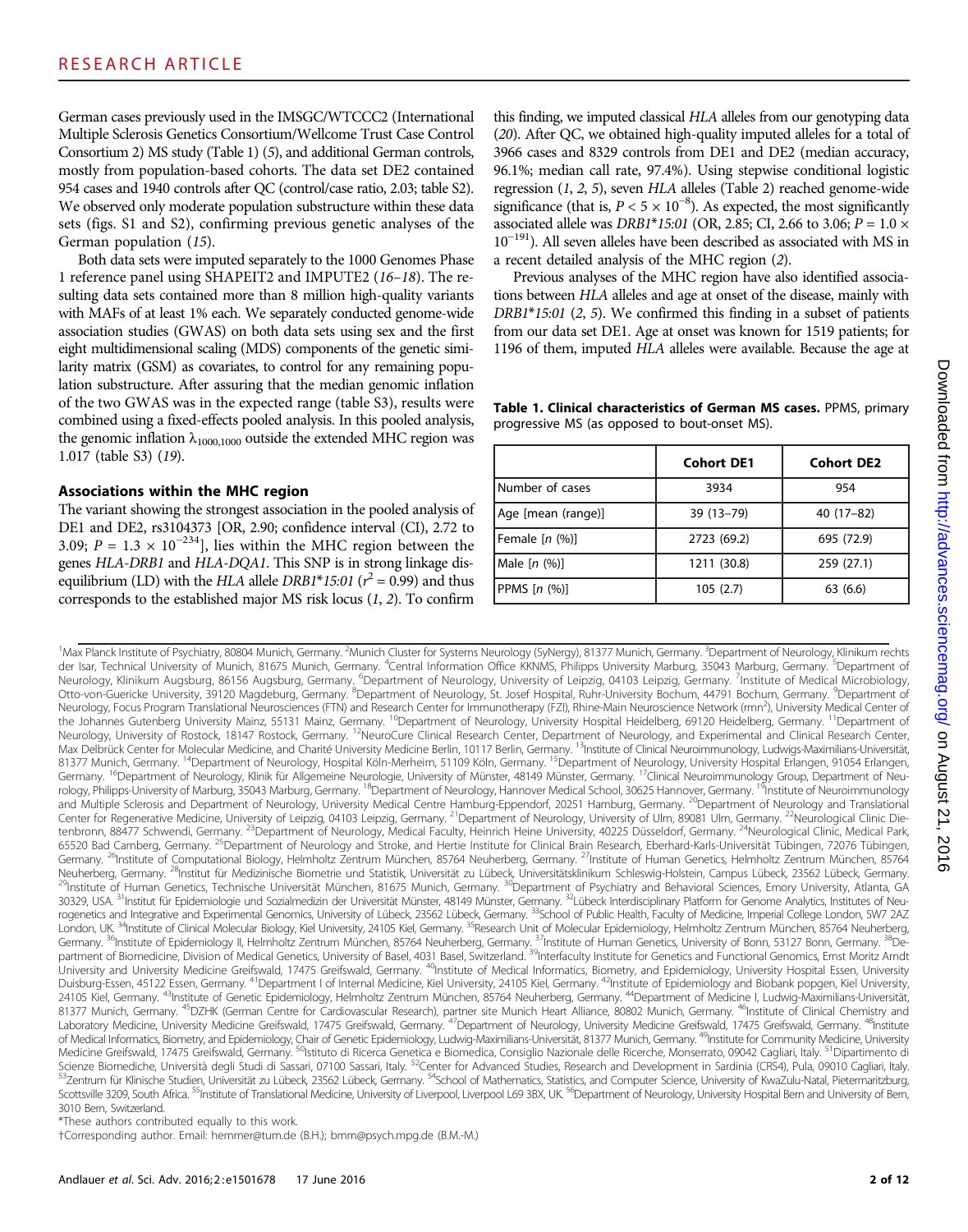| <i>HLA</i> allele | AF   |                        | Ρ                       | HLA alleles in LD ( $r^2 > 0.9$ ) |  |  |
|-------------------|------|------------------------|-------------------------|-----------------------------------|--|--|
| DRB1*15:01        | 14.8 | $2.85(2.66 - 3.06)$    | $1.03 \times 10^{-191}$ | DOB1*06:02                        |  |  |
| A*02:01           | 28.6 | $0.68$ $(0.64 - 0.73)$ | $3.68 \times 10^{-29}$  |                                   |  |  |
| B*38:01           | 2.0  | $0.36(0.27-0.49)$      | $2.09 \times 10^{-11}$  |                                   |  |  |
| DRB1*13:03        | 1.5  | $1.96(1.60 - 2.40)$    | $6.42 \times 10^{-11}$  |                                   |  |  |
| DPB1*03:01        | 10.3 | $1.33(1.22 - 1.46)$    | $4.35 \times 10^{-10}$  |                                   |  |  |
| DRB1*03:01        | 12.2 | $1.29(1.18-1.40)$      | $1.85 \times 10^{-8}$   | DQA1*05:01, DQB1*02:01            |  |  |
| DRB1*08:01        | 3.0  | 1.63 (1.39-1.91)       | $2.36 \times 10^{-9}$   | DQA1*04:01, DQB1*04:02            |  |  |

Table 2. Genome-wide significant HLA alleles. Alleles are in order of stepwise logistic regression. For each row, alleles from the rows above have been used as covariates in the model. AF (allele frequency of controls in %) is calculated from a joint set of DE1 and DE2. ORs and P values are from a fixed-effects pooled analysis of DE1 and DE2.



Fig. 1. Genome-wide representation of MS associations in the pooled analysis of German data sets. Manhattan plot showing strength of evidence for association ( $P$  value). Each variant is shown as a dot, with alternating shades of blue according to chromosome. Green dots represent established MS-associated variants and their proxies, as listed by Sawcer et al. (3) (except for rs2812197, which was not covered by that review). Top variants at the 15 non-MHC loci associated at the genome-wide significance threshold in our study are shown as diamonds. Novel variants showing genome-wide significance are plotted as red diamonds; their names are shown in bold font. Variants in high LD ( $r^2 \ge 0.7$ ) with these novel variants are shown as red dots. Variants replicating in the Sardinian cohort are shown in red font. MA, minor allele. The OR is relative to the MA. Gene names for known loci are indicated as listed by Sawcer et al. (3). The plot is truncated at  $-log_{10}p = 16$  for better visibility; all truncated variants map to the MHC region. The lowest P value (rs3104373, \*) was  $1.3 \times 10^{-234}$ .

onset was not normally distributed, rank-based inverse normal transformation was applied. The HLA allele most strongly associated with transformed age at onset was DRB1\*15:01 (effect size,  $-0.21$ ;  $P = 7.6 \times$ 10−<sup>6</sup> ). When conducting a genome-wide analysis of transformed age at onset in all 1519 patients, no variant passed the threshold for genome-wide significance (fig. S3, A and B). The most strongly associated SNP was rs4959027 (effect size,  $-0.20$ ;  $P = 1.5 \times 10^{-7}$ ; fig. S3, C and D), which is in LD with *DRB1\*15:01* ( $r^2 = 0.72$ ). After conditioning for DRB1\*15:01 in the subset of cases with both age at onset and imputed HLA alleles available, the P value of rs4959027 was increased from  $1.1 \times 10^{-6}$  to  $4.8 \times 10^{-2}$ . We conclude that our findings for the MHC region are very well in line with previous studies and concentrated further analyses on associations with case/control status outside this region.

#### Associations outside the MHC region

Variants at 15 loci outside the MHC region showed genome-wide significance (Fig. 1, figs. S4 and S5, Table 3, and table S4). Ten of these loci have already been established in previous large MS GWAS (3, 4, 6). One more locus, DLEU1 (deleted in lymphocytic leukemia 1), was only recently confirmed to be associated with MS in a candidate gene study (21). The remaining four signals are thus novel candidates for MS susceptibility loci. The lead variants at all 15 non-MHC loci showed  $P < 5 \times 10^{-6}$  in DE1 and lower  $P < 5 \times 10^{-8}$  in the pooled analysis of DE1 and DE2 and have thus replicated in DE2. We could not detect any significant interaction among the 15 top non-MHC variants or between them and SNP rs3104373 within the MHC region.

For validation of our findings, we compared our results to the largest study on MS genetic susceptibility published to date (Fig. 2) (4). Of the 108 non-MHC variants showing genome-wide significant or suggestive associations with MS in the published study, 104 variants were present in our data and could be analyzed. All of them showed the same direction of effect ( $P = 5 \times 10^{-32}$ , binomial sign test; CI, 0.97 to 1.00), 84 with nominal ( $P < 0.05$ ) and 10 with genome-wide significance ( $P < 5 \times 10^{-8}$ ). Fifty-eight of the variants had lower ORs and 35 had higher ORs in our data than in the published data set (4). It was expected to observe more signals with lower ORs than previously reported due to regression toward the mean.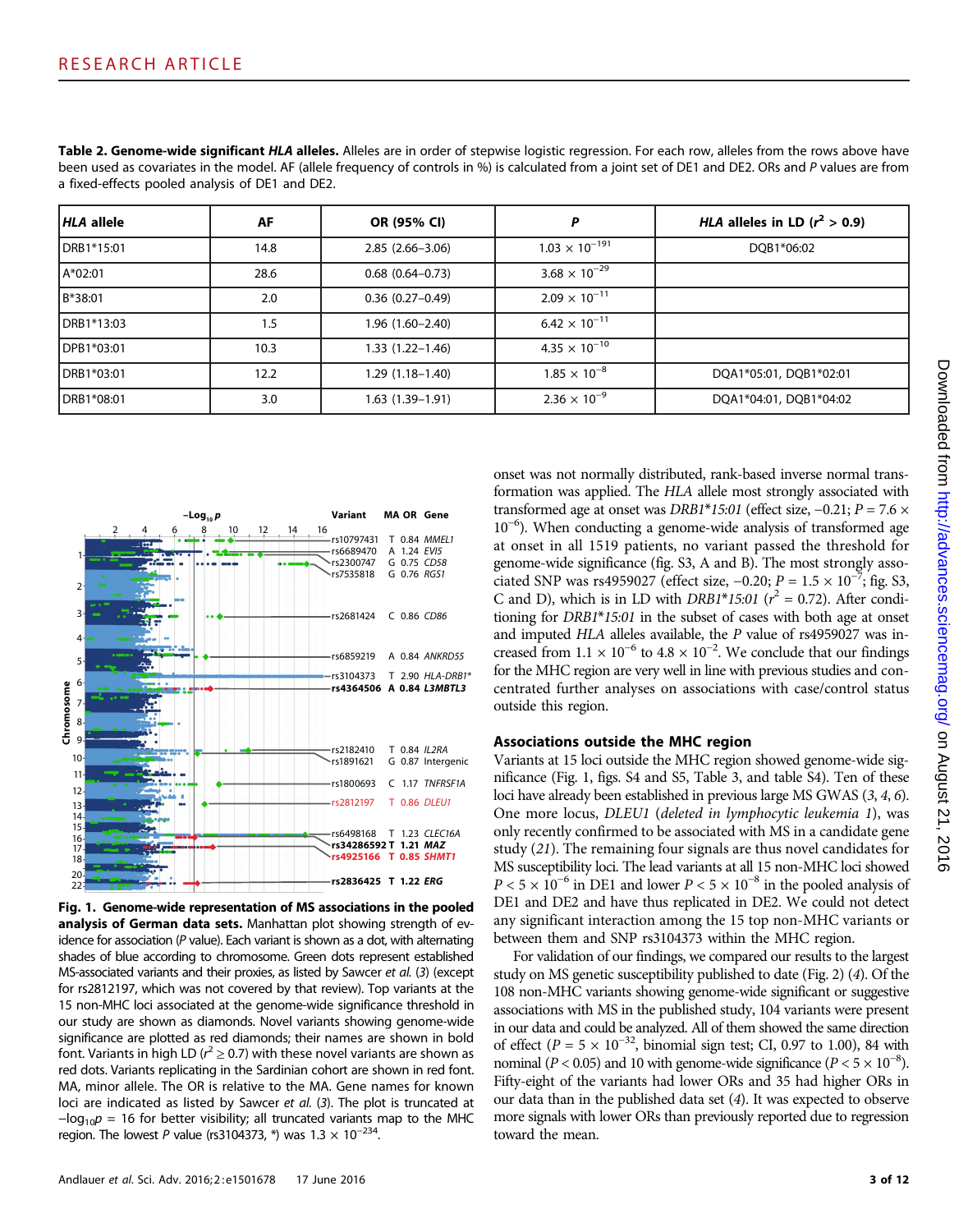| Variant    | C  | MA           | Gene            | <b>MAF DE</b> | OR (CI) DE1 + DE2      | $P$ DE1 + DE2           | P Sardinia            | OR (CI) DE + Sardinia  | $P$ DE + Sardinia      |
|------------|----|--------------|-----------------|---------------|------------------------|-------------------------|-----------------------|------------------------|------------------------|
| rs10797431 |    | T.           | MMEL1           | 34.1          | $0.84(0.80 - 0.89)$    | $1.81 \times 10^{-10}$  |                       |                        |                        |
| rs6689470  |    | Α            | EVI5            | 14.2          | $1.24(1.16-1.33)$      | $3.93 \times 10^{-10}$  |                       |                        |                        |
| rs2300747  | 1  | G            | CD58            | 12.4          | $0.75(0.69 - 0.81)$    | $1.74 \times 10^{-12}$  |                       |                        |                        |
| rs7535818  |    | G            | RGS1            | 19.2          | $0.76$ $(0.71 - 0.82)$ | $1.51 \times 10^{-15}$  |                       |                        |                        |
| rs2681424  | 3  | C            | CD86            | 49.7          | $0.86(0.82 - 0.90)$    | $9.51 \times 10^{-10}$  |                       |                        |                        |
| rs6859219  | 5  | Α            | ANKRD55         | 22.2          | $0.84(0.79 - 0.89)$    | $8.06 \times 10^{-9}$   |                       |                        |                        |
| rs3104373  | 6  | T            | HLA-DRB1        | 13.6          | 2.90 (2.72-3.09)       | $1.34 \times 10^{-234}$ |                       |                        |                        |
| rs4364506  | 6  | A            | L3MBTL3         | 26.4          | $0.84(0.80 - 0.89)$    | $4.06 \times 10^{-9}$   | 0.83                  | $0.89$ $(0.85 - 0.93)$ | $1.99 \times 10^{-6}$  |
| rs2182410  | 10 | $\mathsf{T}$ | IL2RA           | 38.1          | $0.84(0.79-0.88)$      | $1.15 \times 10^{-11}$  |                       |                        |                        |
| rs1891621  | 10 | G            | Intergenic      | 46.7          | $0.87(0.83 - 0.91)$    | $2.94 \times 10^{-8}$   |                       |                        |                        |
| rs1800693  | 12 | C            | <b>TNFRSF1A</b> | 42.1          | $1.17(1.11 - 1.23)$    | $1.06 \times 10^{-9}$   |                       |                        |                        |
| rs2812197  | 13 | T            | DLEU1           | 38.4          | $0.86$ $(0.82 - 0.91)$ | $9.95 \times 10^{-9}$   | $6.86 \times 10^{-3}$ | $0.87(0.83 - 0.91)$    | $2.83 \times 10^{-10}$ |
| rs6498168  | 16 | T.           | CLEC16A         | 35.5          | $1.23(1.17-1.29)$      | $1.98 \times 10^{-15}$  |                       |                        |                        |
| rs34286592 | 16 | т            | <b>MAZ</b>      | 14.2          | $1.21(1.13-1.30)$      | $4.58 \times 10^{-8}$   | 0.44                  | $1.16(1.09-1.23)$      | $4.79 \times 10^{-7}$  |
| rs4925166  | 17 | т            | SHMT1           | 34.5          | $0.85(0.81 - 0.90)$    | $2.69 \times 10^{-9}$   | $5.63 \times 10^{-4}$ | $0.86$ $(0.82 - 0.90)$ | $7.40 \times 10^{-12}$ |
| rs2836425  | 21 | т            | <b>ERG</b>      | 12.7          | $1.22(1.14-1.31)$      | $2.84 \times 10^{-8}$   | 0.35                  | $1.18(1.11 - 1.25)$    | $1.54 \times 10^{-7}$  |
|            |    |              |                 |               |                        |                         |                       |                        |                        |

Table 3. Genome-wide significant loci outside the MHC region and the top variant within the MHC region. Bold font in the left half of the table indicates novel loci, whereas bold font in the right half indicates variants that replicated in Sardinians. All P values shown are two-sided. Gene names of known loci are as listed by Sawcer et al. (3). C, chromosome. For additional details, see table S4.



Fig. 2. Comparison of results from the pooled analysis of Germans to associations found in an IMSGC study. One hundred and four of the 108 variants showing genome-wide significant or suggestive associations with MS in the study published by the IMSGC in 2013 (4) were present in the pooled results of DE1 and DE2. All 104 variants showed the same direction of effect ( $P = 5 \times 10^{-32}$ , binomial sign test). Fifty-eight variants had lower ORs and 35 higher ORs compared to the published data set. P valuebased categories labeled with different dots represent exclusive bins that add up to 104.

Next, we examined the four novel loci and DLEU1 not found at genome-wide significance in a GWAS before in more detail. We investigated whether the five lead variants at these loci are significantly associated with MS in our German cohort only or whether they replicate in Sardinians, a genetically distinct population with low genetic heterogeneity. This independent Sardinian cohort consisted of 2903 cases (69.2% female, 1.2% PPMS) and 3323 controls (control/case ratio, 1.15) (22–24). Two of the variants (rs2812197 and rs4925166) replicated with  $P < 0.01$  in the Sardinian data set; two more (rs34286592 and rs2836425) showed the same direction of effect but did not reach nominal significance (Table 3, table S4, and fig. S6).

## SHMT1 as a novel MS susceptibility gene

The association of rs4925166 constituted the strongest signal among the novel variants. It showed an OR of 0.85 (CI, 0.81 to 0.90) and a P value of  $2.7 \times 10^{-9}$  in the pooled analysis of German data sets (Table 3). This variant replicated in the Sardinian cohort with a joint P value of  $7.4 \times 10^{-12}$  (fig. S6D). SNP rs4925166 is located on chromosome 17 in an intron of the gene TOP3A, coding for the DNA topoisomerase IIIa. However, strongly associated SNPs in this genomic region spread over several neighboring genes (Fig. 3A). We therefore conducted an expression quantitative trait locus (eQTL) analysis using a subset of 242 patients from data set DE1 to functionally link variants to nearby genes. We examined transcripts within a cis window of 1 million base pairs upstream and downstream of the lead variant for an association of blood gene expression levels with allele configuration (table S5). The variant rs4925166 and proxy SNPs ( $r^2 > 0.7$ ) were found to be part of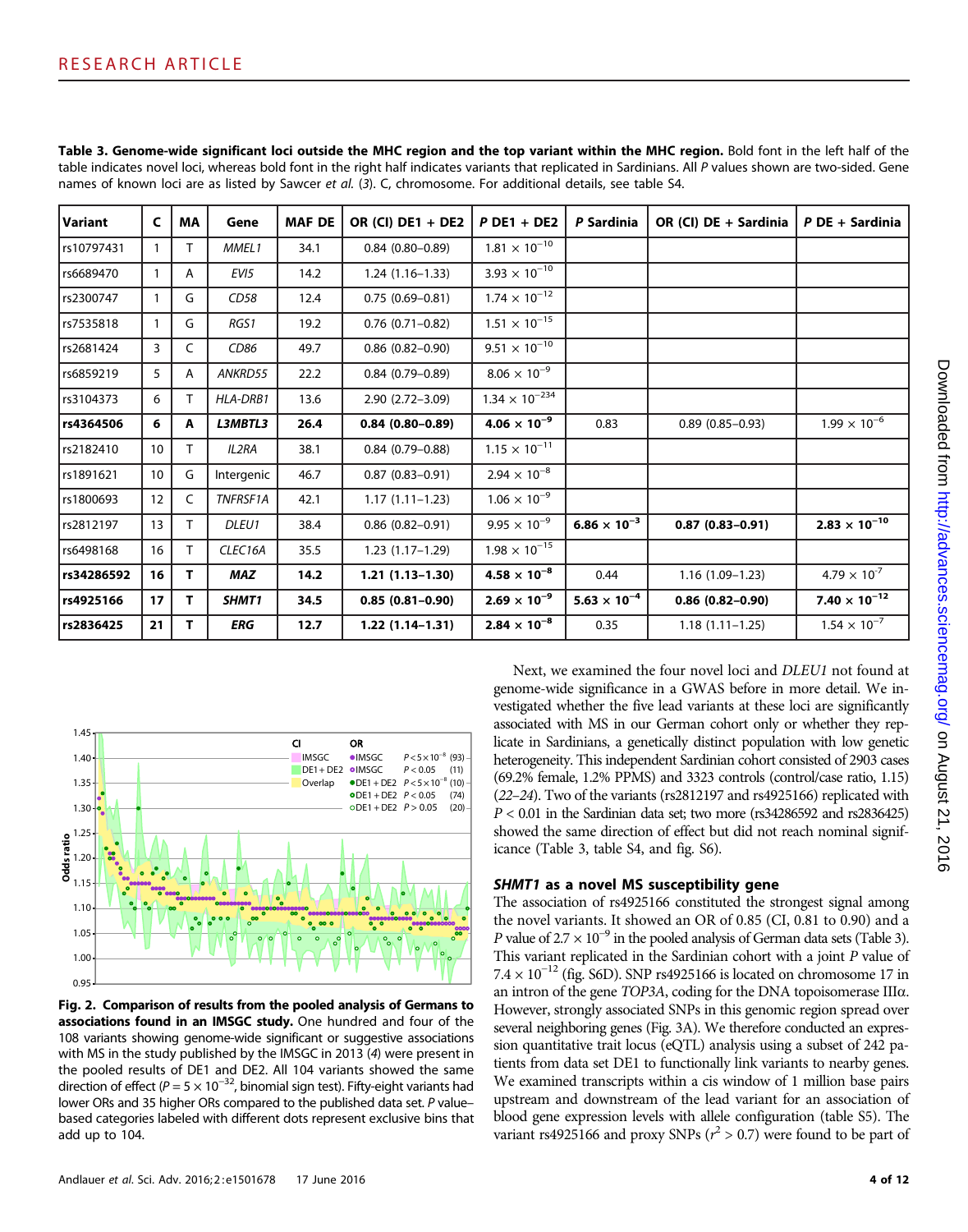

Fig. 3. Fine-mapping analysis results of locus rs4925166. (A) Regional plot for the rs4925166/SHMT1 locus. Color of dots indicates LD with the lead variant (rs4925166; pink). Gray dots represent signals with missing  $r^2$  values. cM, centimorgan. (B) Mediation analysis results in MPIP/GTP controls. Mediation effect: rs4925166→CpG cg26763362→SHMT1 expression. Direct effect: rs4925166→SHMT1 expression. Data have been calculated using the R package mediation (30), except for total effect (\*), which was calculated by linear regression. Results were obtained using 1 million simulations. Effects and P values shown here differ from Table 5, as a lower number of samples contained both expression and methylation data than expression data alone. (C) Relationship between cg26763362 methylation, SHMT1 expression, and rs4925166 genotype in MPIP controls.

a strong eQTL with the gene SHMT1 in DE1 samples [false discovery rate (FDR),  $2.99 \times 10^{-10}$ ; Table 4 and fig. S7, A to C]. This eQTL was replicated in two independent control data sets [Max Planck Institute of Psychiatry (MPIP) data (25) and Grady Trauma Project (GTP) (26–28)] and in the publicly available GTEx eQTL database (29) (Table 4).

To investigate how rs4925166 influences the expression of SHMT1, we conducted an association analysis of the SNP with DNA methylation levels in blood. DNA methylation is an important epigenetic mechanism for regulation of gene expression. We tested the association between rs4925166 and DNA methylation levels at CpG sites in the two non-MS data sets MPIP and GTP. Methylation levels at 157 CpG sites that mapped to SHMT1 were examined for an association with genotype. We observed eight significant (FDR <0.05) methylation QTLs (mQTLs) between rs4925166 and CpGs in SHMT1 within the MPIP data set. Three of these associations could be replicated in the GTP data set (table S6 and fig. S7, D and E).

We wondered whether the CpG site showing the strongest association with rs4925166 (cg26763362) could fully explain the observed association between the SNP and SHMT1 expression (causal direction: rs4925166→cg26763362→SHMT1 expression) using mediation analysis (Table 4, tables S7 and S8, Fig. 3) (30). We observed partial mediation of the effect of rs4925166 on SHMT1 expression by DNA methylation status of CpG site cg26763362. The association pattern indicates that an additional factor influences the relationship between the SNP, the CpG, and the gene expression (see the Supplementary Materials). Thus, we conclude that the genotype of rs4925166 affects the expression of SHMT1 in a complex fashion, partially involving rs4925166-dependent DNA methylation.

## Additional novel candidate loci associated with MS

Three loci showed genome-wide significance in the pooled analysis of German data sets DE1 and DE2 but not in Sardinians (Table 3). The strongest association, SNP rs4364506, was found on chromosome 6 and is located in an intron of the gene coding for the transcriptional regulator L3MBTL3 [Lethal(3)malignant brain tumor–like protein 3; fig. S5G). SNP rs2836425 on chromosome 21 constituted the second strongest signal identified in Germans only. This variant maps to an intron of the gene ERG, coding for a transcription factor (fig. S5P). The third SNP rs34286592 is located in an intron of the gene MAZ on chromosome 16, coding for the transcription factor MYC-associated zinc finger protein (fig. S5N). It maps to binding sites for transcription factors (fig. S8G).

When conditioning for the lead variants at the four newly identified MS-associated loci, no evidence for secondary signals was found. Thus, the lead variants also constitute the most likely causal variants. These variants all map to introns of genes. This makes a functional link between each variant and the gene it is located in probable. To further explore the functional connections between SNPs and genes, we conducted an eQTL analysis of the 15 loci showing genome-wide significant associations. We thereby identified four cis-eQTLs with FDR <0.05 in MS cases (table S5). In addition to the eQTL of rs4925166 and SHMT1 already described above, three more significant eQTLs involved variants at two previously known MS susceptibility loci and three transcripts of the genes MMEL1 and ANKRD55.

#### Fine-mapping of DLEU1

Three variants located on chromosome 13 (rs806321, rs9596270, and rs806349), all intronic within the gene for the long noncoding RNA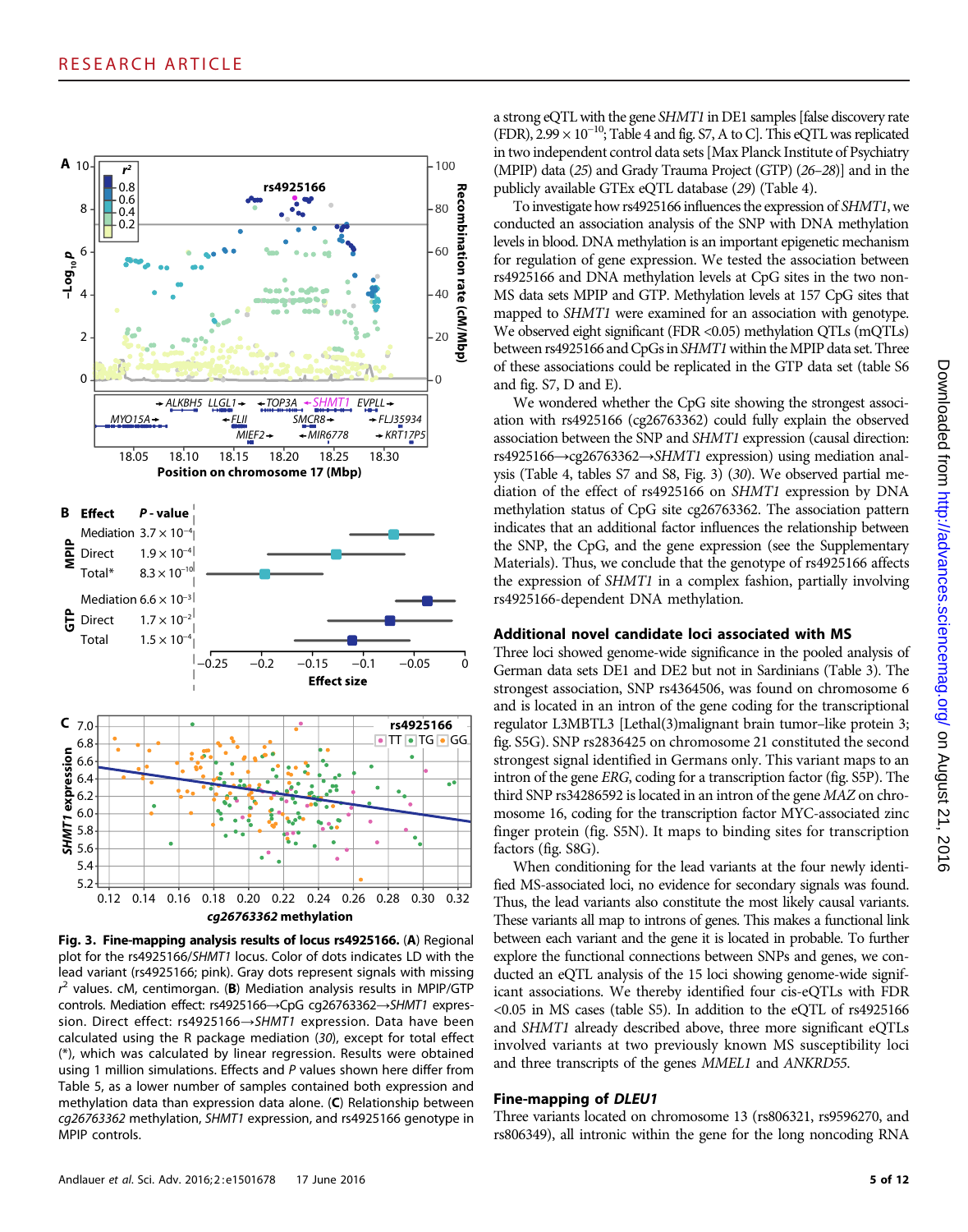DLEU1, have been described previously as associated with MS in three large studies (4–6), yet the variants did not show genome-wide significance in any of them. The association of rs806349 has recently been confirmed in a candidate-driven follow-up analysis of suggestive MS associations (21). However, the variant rs806349 reached a P value of only 2.7  $\times$  10<sup>-4</sup> in our analysis (Table 5). Instead, a different SNP (rs2812197) in weak LD with rs806349 ( $r^2 = 0.4$ ) showed genome-wide significance in the pooled analysis of DE1 and DE2 and also replicated in Sardinians (Tables 3 and 5, and fig. S5K). The association of previously described rs806349 is completely dependent on the more strongly associated rs2812197 (Table 5). Thus, it is unlikely that rs806349 is the causal SNP at this locus. The same is true for rs806321 (5), which is not independent of rs2812197 either (Table 5).

The DLEU1 locus contains evidence for a second signal, rs9591325 (Table 5 and fig. S5L), in poor LD with rs2812197, but in high LD with rs9596270, which was identified by Patsopoulos *et al.* (6) as a suggestive MS-associated variant. The two signals were partially independent of each other (Table 5). SNP rs9591325 is located in a clearly functional region with binding sites for many transcription factors, which is not the case for the other four variants (fig. S8, B to F). Although rs2812197 shows the overall strongest association at DLEU1, the functional data indicate that rs9591325 might be either the actual or a second causal

Table 4. eQTL and mQTL analysis for rs4925166. Direction of effect is relative to the minor allele T. Note that the effect sizes cannot be directly compared because normalization methods and covariates partly differ between studies. Additional eQTLs and mQTLs are described in the Supplementary Materials. Because only the single eQTL rs4925166/SHMT1 was examined in GTEx data, no FDR is indicated here. NA, not applicable.

| <b>Expression</b> |                   |               |                        |                        |  |  |  |
|-------------------|-------------------|---------------|------------------------|------------------------|--|--|--|
| Data set          | <b>Transcript</b> | <b>Effect</b> | P                      | <b>FDR</b>             |  |  |  |
| DE1               | SHMT1             | 0.36          | $4.42 \times 10^{-13}$ | $2.99 \times 10^{-10}$ |  |  |  |
| <b>MPIP</b>       | SHMT1             | 0.19          | $4.26 \times 10^{-12}$ | $1.28 \times 10^{-11}$ |  |  |  |
| GTP               | SHMT1             | 0.11          | $3.12 \times 10^{-4}$  | $1.25 \times 10^{-3}$  |  |  |  |
| <b>GTEx</b>       | SHMT1             | 0.56          | $09.2 \times 10^{-28}$ | <b>NA</b>              |  |  |  |
| Methylation       |                   |               |                        |                        |  |  |  |
| Data set          | CpG               | <b>Effect</b> | Ρ                      | <b>FDR</b>             |  |  |  |
| <b>MPIP</b>       | cq26763362        | $-0.03$       | $3.21 \times 10^{-20}$ | $5.04 \times 10^{-18}$ |  |  |  |
| <b>GTP</b>        | cq26763362        | $-0.03$       | $1.98 \times 10^{-14}$ | $1.58 \times 10^{-13}$ |  |  |  |

variant. Additional studies with larger sample sizes are required to fully answer this question.

## **DISCUSSION**

The present study constitutes the largest GWAS on MS conducted in a single population to date. By pooled analysis of 3934 cases in data set DE1 and 954 cases in data set DE2, we identified strong associations in the MHC region with a P value of up to  $1.3 \times 10^{-234}$ . In addition, 15 loci outside the MHC region were associated at a genome-wide significant level (Fig. 1 and Table 3). Associations in the MHC region were examined using imputed HLA alleles. Stepwise conditional logistic regression identified DRB1\*15:01 and six more associated HLA alleles (Table 2), in line with results from previous studies (2). All genome-wide significant and suggestive non-MHC MS susceptibility variants published by the IMSGC in 2013 (4) and present in our data ( $n = 104$ ) were replicated regarding direction of effects in our samples ( $P = 5 \times 10^{-32}$ ; Fig. 2).

Four of the 15 non-MHC loci have not been found to be associated with MS in previous studies. One more locus, DLEU1, did not reach genome-wide significance in previous GWAS but has recently been confirmed as MS-associated in a candidate SNP study (21). The lead variants at DLEU1 and at the novel locus SHMT1 replicated in an independent Sardinian cohort containing 2903 cases (Table 3 and fig. S6). Variants at the other three novel loci did not reach nominal significance in Sardinians, yet two of them showed the same direction of effect. Because of their consistency and replication within the German cohorts, these three associations can nevertheless be considered as plausible. As the Sardinian population is genetically distinct from Germans, future studies are required to replicate these findings in other cohorts.

Previous genetic analyses of MS susceptibility have indicated immune system–related processes as relevant for the development of MS (4). Functions of known MS susceptibility genes have been mapped to KEGG (Kyoto Encyclopedia of Genes and Genomes) pathways Janus kinase/signal transducers and activators of transcription (JAK/STAT) signaling, acute myeloid leukemia (AML), and T cell receptor signaling (7). Accordingly, MS-associated genes are predominantly expressed in immune cells (7, 8). The five genes examined in detail in our study (L3MBTL3, DLEU1, MAZ, ERG, and SHMT1) are associated with regulatory mechanisms in immune cells as well.

The gene L3MBTL3 encodes a Polycomb group protein that maintains the transcriptionally repressive state of genes (31) and is frequently deleted in several forms of acute leukemia, including AML (32). Genes

Table 5. Fine-mapping of the DLEU1 locus. MAF (controls in %) and  $r^2$  (with rs2812197) are calculated from a joint set of DE1 and DE2, ORs and P values from the pooled analysis of DE1 and DE2. Second and third P value columns are from conditional analysis.

| Variant     | <b>MAF</b> | OR (CI)             | P                     | P (rs2812197)         | P (rs9591325)         |               | Reference |
|-------------|------------|---------------------|-----------------------|-----------------------|-----------------------|---------------|-----------|
| rs2812197   | 38.4       | $0.86$ (0.82-0.91)  | $9.95 \times 10^{-9}$ |                       | $4.79 \times 10^{-5}$ | 1.00          |           |
| rs806321    | 48.5       | $0.89(0.85 - 0.94)$ | $6.36 \times 10^{-6}$ | 0.81                  | $2.02 \times 10^{-3}$ | 0.66          | (5)       |
| rs806349    | 46.0       | $1.10(1.04 - 1.15)$ | $2.73 \times 10^{-4}$ | 0.99                  | 0.019                 | 0.41          | (4, 21)   |
| l rs9591325 | 8.1        | $0.78$ (0.70-0.85)  | $2.26 \times 10^{-7}$ | $9.13 \times 10^{-4}$ |                       | 0.14          |           |
| rs9596270   | 8.1        | $0.78(0.71 - 0.86)$ | $4.45 \times 10^{-7}$ | $1.49 \times 10^{-3}$ | 0.27                  | $0.14(0.99*)$ | (6)       |

 $*r^2$  with rs9591325.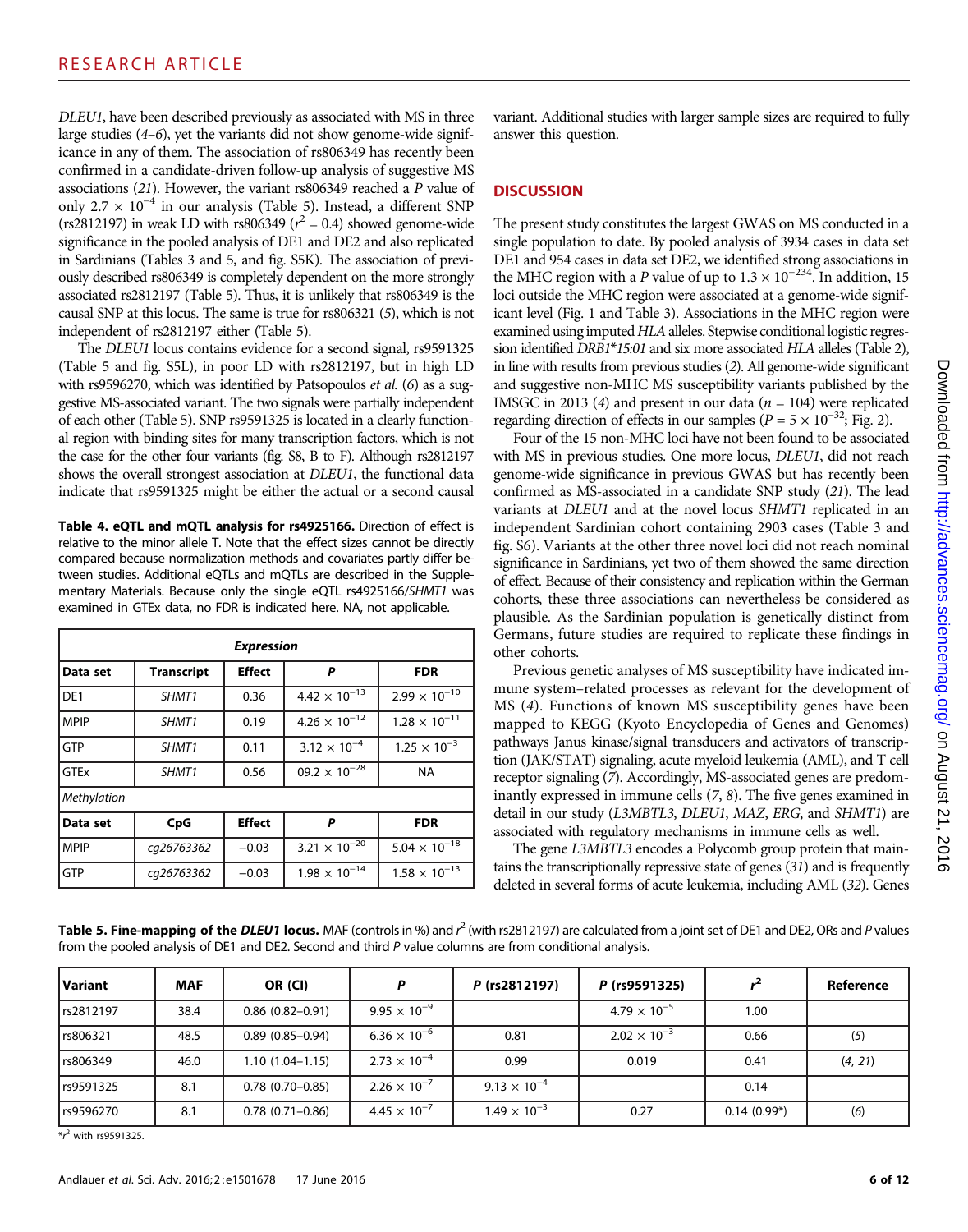associated with AML constitute one of the most significant pathway categories linked to MS susceptibility variants (7). The murine ortholog of L3MBTL3, MBT-1, has been found to regulate maturation of myeloid progenitor cells (33). The regulatory long noncoding RNA DLEU1 is often deleted in cases of B cell chronic lymphocytic leukemia and mantle cell leukemia (34). This locus regulates the expression of  $NF-\kappa B$  (35), a transcription factor implicated in MS pathology (4, 36, 37). MAZ is an inflammation-responsive transcription factor (38) up-regulated during chronic myeloid leukemia (39). It binds to the promoter of the gene MYC, which is associated with MS (5). The transcription factor ERG is important for hematopoiesis (40), and the expression of this oncogene is associated with both AML and acute T cell lymphoblastic leukemia (41). ERG regulates the expression of MS-associated NF-kB (42), as DLEU1 does. Finally, SHMT1 is a serine hydroxymethyltransferase acting in the folate cycle. It catalyzes the transfer of a carbon unit subsequently used for synthesis of both nucleotides and methionine. SHMT1 is thus an essential component in the metabolism of the substrate S-adenosylmethionine (SAM), the major methyl group donor during both protein and DNA methylation (43, 44). By this effect on regulation of gene expression, one-carbon metabolism plays an important role in oncogenesis. Lack of SHMT1 function is, among other effects, associated with acute lymphocytic leukemia (44–46). Thus, each of the five genes is involved in regulatory processes of the immune system.

Although a clearer picture has already emerged regarding the cell types and broad pathways relevant for the etiology of MS (3, 7), little is still known about the mechanisms by which risk genes act. Analysis of the known functions of the five genes examined in this study revealed that four of them regulate transcription, especially of immune-related genes. Moreover, indirect evidence suggests that they could all be linked either directly or indirectly to epigenetic regulatory mechanisms: L3MBTL3 recognizes epigenetic histone lysine methylation (31) and ERG interacts with ESET, a histone H3–specific methyltransferase (47). The best known regulatory target of the transcription factor MAZ is MYC (48), a regulator of epigenetic chromatin state that is associated with MS (5, 49). DLEU1 is strictly regulated by DNA methylation at its promoter region (35). Finally, SHMT1 is essential for maintaining methylation homeostasis in the cell by catalyzing an important reaction in the generation of the methyl donor substrate SAM. Accordingly, the establishment of SHMT1 as an MS risk factor further puts epigenetic regulation by methylation in the focus of MS susceptibility.

In recent years, several studies have addressed the role of DNA methylation in the etiology and progression of MS. Methylation differences between MS cases and healthy controls have been analyzed in small, cross-sectional studies. Despite negative results in  $CD4^+$  cells (12, 50), Bos and colleagues (12) recently observed significant differences in overall DNA methylation levels in CD8<sup>+</sup> T cells. Another study demonstrated differentially methylated and expressed genes in brain tissue of MS patients compared to controls (14). Furthermore, differential methylation of the major risk locus HLA-DRB1 was observed in MS patients (51). Several groups have found either hypermethylation or hypomethylation of specific genes to be associated with inflammation or demyelination in MS patients (11).

In summary, these studies argue in favor of DNA methylation being relevant for the development of MS. By finding novel risk genes with potential roles in epigenetic regulation, our study adds further indication that epigenetic mechanisms might be important for MS susceptibility. A disturbed homeostasis of methyl donors, caused by an altered

expression of SHMT1, is likely to have an impact on the disease. As epigenetic mechanisms constitute a major route for environmental risk factors to influence expression of disease-associated genes (11), regulation of DNA and protein methylation is an interface where genetic and environmental risk factors for MS might intersect. Detailed analyses of DNA methylation patterns and their interaction with MS susceptibility genes in larger cohorts and among different cell populations and tissues are now required to better understand the role of epigenetic mechanisms in MS.

## MATERIALS AND METHODS

#### Study samples

Two cohorts of cases, referred to as DE1 and DE2, were analyzed. Both data sets included patients with CIS, bout-onset MS, and PPMS. For cohort DE1, 4503 cases were recruited across multiple sites in Germany (for details, see the Supplementary Materials). For cohort DE2, 1002 cases were recruited across multiple sites in Germany (see the Supplementary Materials). The latter cohort was used in a previous publication (5). Controls for these cohorts were obtained from several population-based cohorts across Germany to match the different geographical regions where cases were recruited: KORA from the southeastern Germany region of Augsburg (52, 53), HNR from central western Germany (54), SHIP from the northeastern region of West Pomerania (55), DOGS from Dortmund in central western Germany (56), and FoCus (57) and PopGen (58) from Kiel, northern Germany. In addition, controls from two studies on depression conducted in southeastern Germany were included (59, 60). For a more detailed description of control cohorts, see the Supplementary Materials. All responsible ethics committees provided positive votes for the individual studies. All study participants gave written informed consent. In case of minors, parental informed consent was obtained.

## Genotyping and QC

Samples of cohort DE1 were genotyped using the Illumina Human-OmniExpress-24 v1.0 or v1.1 BeadChips. Samples of cohort DE2 were genotyped using the Illumina Human 660-Quad platform. For both cohorts, identical, stringent QC was conducted on samples and variants. QC steps on samples included removal of individuals with genotyping rate <2%, cryptic relatives (relatedness  $\geq$ 1/16), and genetic population outliers. QC steps on variants included removal of variants with call rate <2% and MAF <1%. For a full description of QC, see the Supplementary Materials. Each set of cohorts was combined with controls genotyped on similar arrays, producing case/control data sets DE1 and DE2. QC was repeated on the merged data sets, leading to final figures of 3934 cases and 8455 controls for DE1 (table S1), as well as 954 cases and 1940 controls for DE2 (table S2).

## Imputation

Prephasing (haplotype estimation) of genotype data was conducted using SHAPEIT2, followed by imputation using IMPUTE2 in 5–megabase pair (Mbp) chunks (16–18). The 1000 Genomes Phase 1 June 2014 release was used as a reference panel. Imputed variants were filtered for MAF (≥1%), INFO metric (≥0.8), and HWE ( $P \ge 10^{-6}$ ). For additional details, see the Supplementary Materials.

HLA alleles were separately imputed from genotyping data for DE1 and DE2 using HIBAG v1.6.0 (20). Alleles with a posterior probability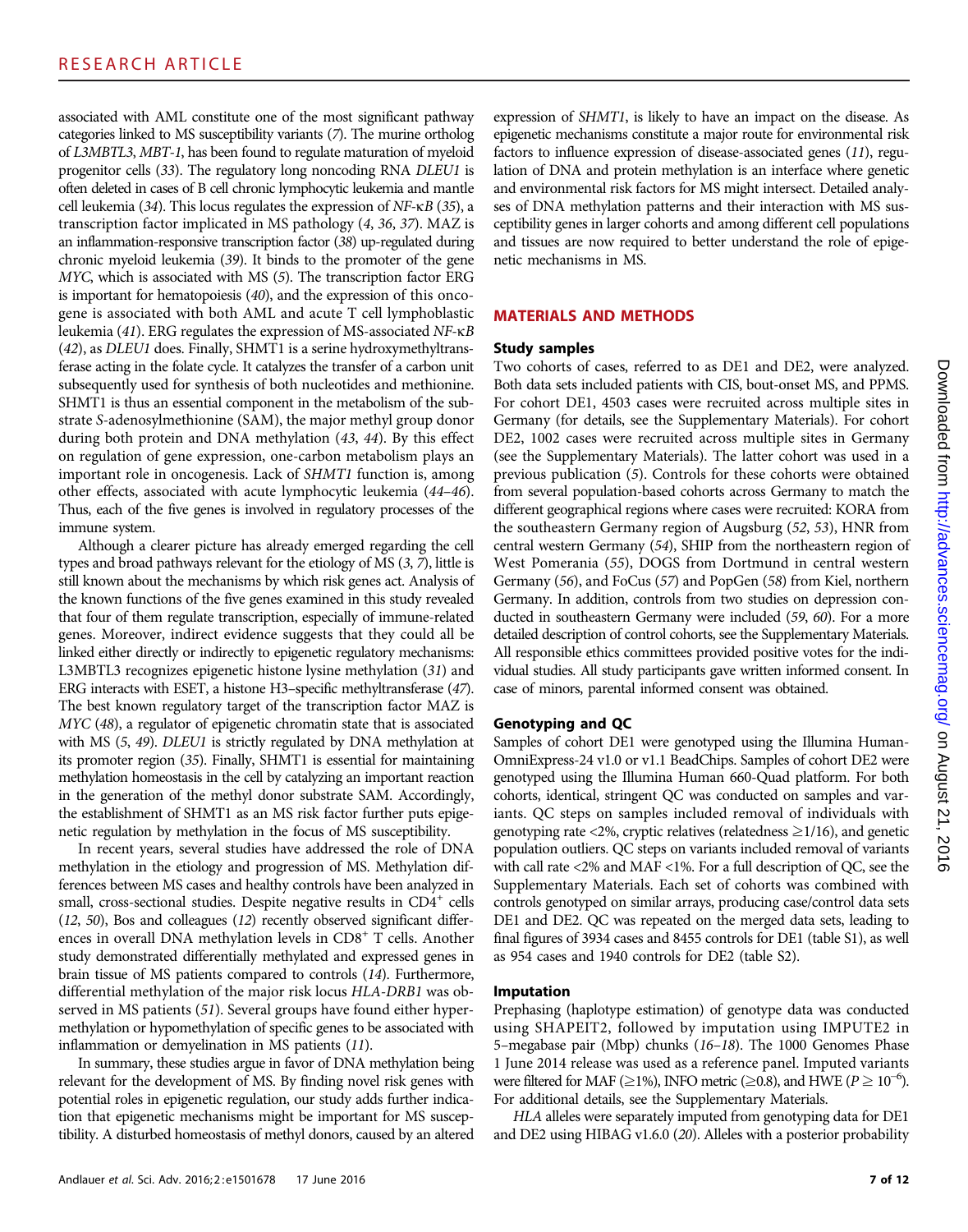>0.5 were converted to hard calls. Results were validated using HLA typing of 442 patients from DE1 (see the Supplementary Materials).

## Statistical analyses of genotype data

GWAS was conducted on data sets DE1 and DE2 using PLINK2 v1.90b3s (61). Sex and the first eight MDS components were used as covariates in logistic regression. Data sets were combined using a fixed-effects model in METASOFT (62). For maximum precision, logistic regression and meta-analysis of lead SNPs were repeated in R v3.2.3 using package meta v4.3.2. All follow-up analyses (for example, conditional and interaction analyses) were conducted in R. Locusspecific Manhattan plots were generated using LocusZoom with European samples of the 1000 Genomes March 2012 reference panel on the hg19 build (63). For analysis of HLA alleles, stepwise logistic regression was conducted in R as previously described (1, 2, 5).

#### Gene expression and methylation data

For a subset of 242, mostly treatment-naïve patients from data set DE1 (73 male and 169 female) whole-blood RNA was collected using Tempus Blood RNA Tubes (Applied Biosystems). RNA was hybridized to Illumina HT-12 v4 Expression BeadChips (Illumina) and further processed as described in the Supplementary Materials. In summary, QC was conducted in R 3.2.1 using the packages beadarray and lumi (64, 65). Probes were transformed and normalized through variance stabilization and normalization (66). Probes, which showed a detection P < 0.05 in more than 10% of the samples, which could not be mapped to a known transcript, or which were identified as cross-hybridizing by the Re-Annotator pipeline (67), were removed. This left 20,302 transcripts from 242 samples. Technical batch effects were identified by inspecting the association of the first two principal components of expression levels with amplification round, amplification plate, and amplification plate column and row, as well as expression chip. The data were then adjusted using ComBat (68). Gene expression and methylation data of the two control cohorts MPIP and GTP were published and described previously and are summarized in the Supplementary Materials (25–28).

## Statistical analysis of gene expression and methylation data

For each of the 15 genome-wide significant loci, all 429 transcripts beginning or ending within 1 Mbp upstream or downstream of a lead variant were determined. Associations between genotype and expression levels were examined in data set DE1 by linear regression using sex, age, and three MDS components as covariates. To account for multiple testing, P values were first corrected for the number of transcripts per cis window, followed by calculation of the FDR for the total number of variants tested. Replication of eQTLs with an FDR <0.05 in data set DE1 was conducted in control cohorts MPIP and GTP. For MPIP, the covariates sex, age, body mass index (BMI), disease status, and three MDS components were used in linear regression. For GTP, covariates were sex, age, and four MDS components. eQTLs were also looked up in the GTEx database (29). Here, only associations in whole blood were considered.

For analysis of the association of rs4925166 with DNA methylation at SHMT1, 210 CpG probes were identified in data set MPIP that mapped to SHMT1. After removing the quartile of probes showing the lowest variation in methylation status, 157 CpGs remained. Association of DNA methylation with imputed genotype was assessed by linear regression using sex, age, BMI, disease status, three MDS components, and estimated cell counts as covariates. The eight CpG probes showing an FDR <0.05 were replicated in data set GTP, using

sex, age, four MDS components, and estimated cell counts as covariates. Mediation analysis was conducted as outlined in the Supplementary Materials, including nonparametric bootstrap for estimation of CIs and P values (30).

#### Replication of the results in a Sardinian cohort

The replication case group consisted of 2903 unrelated Sardinian MS patients that were diagnosed and selected using the McDonald criteria (22–24). Only 35 of these patients were diagnosed with PPMS (1.2%). Two thousand ten (69.2%) cases were female, and 893 (30.8%) were male; the average age at onset was 32 years. The matching control group of healthy individuals is composed of 2880 unrelated adult volunteer blood donors from the same locations where the cases were collected, as well as 443 Affected Family BAsed pseudo-Controls (AFBACs) derived from 242 MS and 201 type 1 diabetes family trios (23). AFBAC allele and haplotype frequencies were constructed using the two alleles in each trio that are not transmitted from the parents to the affected child. These familial pseudo-controls are matched to the cases for ethnic origin and are thus robust to population stratification.

All individuals were genotyped using the Illumina ImmunoChip array. In addition, 2040 (962 cases and 1078 controls) were genotyped with the Illumina HumanOmniExpress array and 3917 (2111 cases and 1806 controls) with the Affymetrix 6.0 array. One hundred seventy-four individuals (170 case and 4 controls) were genotyped using both HumanOmniExpress and Affymetrix 6.0 (22). After QC, we used 883,557 SNPs as baseline for imputation (17) of 20.1 million untyped SNPs using a Sardinian-specific reference panel, including 3514 Sardinian individuals sequenced to an average coverage of 4.16-fold (69).

## SUPPLEMENTARY MATERIALS

Supplementary material for this article is available at [http://advances.sciencemag.org/cgi/](http://advances.sciencemag.org/cgi/content/full/2/6/1501678/DC1) [content/full/2/6/1501678/DC1](http://advances.sciencemag.org/cgi/content/full/2/6/1501678/DC1)

- Supplementary Results
- Supplementary Materials and Methods
- table S1. QC of data set DE1.
- table S2. QC of data set DE2. table S3. Genomic inflation.
- table S4. Genome-wide significant loci.
- 
- table S5. eQTLs with FDR <0.05 in data set DE1. table S6. Replicated mQTLs of rs4925166 and CpG sites in SHMT1.
- table S7. Mediation analysis.
- table S8. Causal mediation analysis.
- fig. S1. Substructure analysis results in DE1.
- fig. S2. Substructure analysis results in DE2.
- fig. S3. GWAS with age at onset.
- fig. S4. Forest plots of all non-MHC top genome-wide significant variants.
- fig. S5. Locus-specific Manhattan plots.
- fig. S6. Forest plots of novel variants replicated in a Sardinian cohort.
- fig. S7. eQTL and mQTL analysis for rs4925166.
- fig. S8. Transcription factor binding sites.

References (70–75)

#### REFERENCES AND NOTES

- 1. N. A. Patsopoulos, L. F. Barcellos, R. Q. Hintzen, C. Schaefer, C. M. van Duijn, J. A. Noble, T. Raj, IMSGC, ANZgene, P.-A. Gourraud, B. E. Stranger, J. Oksenberg, T. Olsson, B. V. Taylor, S. Sawcer, D. A. Hafler, M. Carrington, P. L. De Jager, P. I. W. de Bakker, Fine-mapping the genetic association of the major histocompatibility complex in multiple sclerosis: HLA and non-HLA effects. PLOS Genet. 9, e1003926 (2013).
- 2. L. Moutsianas, L. Jostins, A. H. Beecham, A. T. Dilthey, D. K. Xifara, M. Ban, T. S. Shah, N. A. Patsopoulos, L. Alfredsson, C. A. Anderson, K. E. Attfield, S. E. Baranzini, J. Barrett,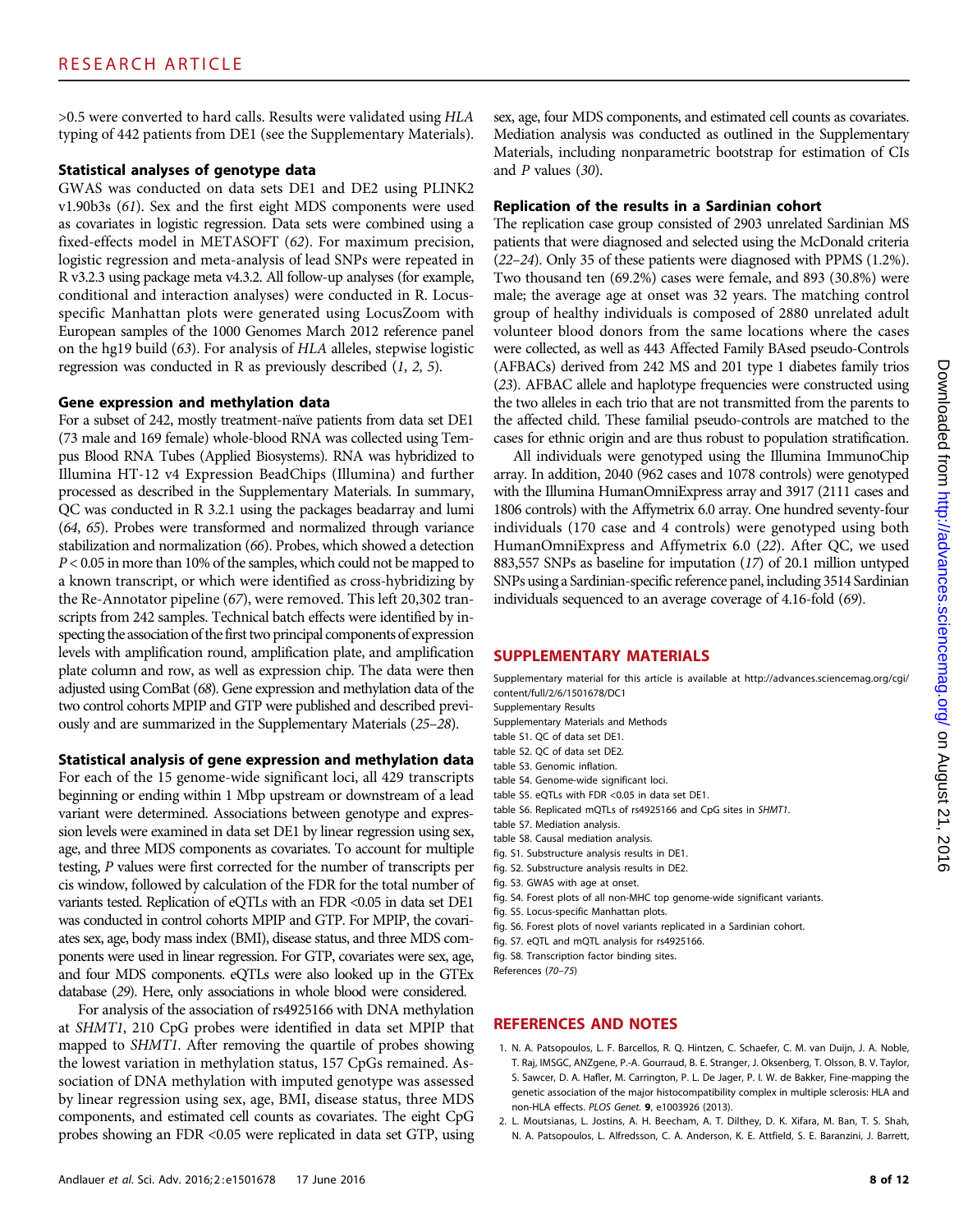- T. M. C. Binder, D. Booth, D. Buck, E. G. Celius, C. Cotsapas, S. D'Alfonso, C. A. Dendrou, P. Donnelly, B. Dubois, B. Fontaine, L. Fugger, A. Goris, P.-A. Gourraud, C. Graetz, B. Hemmer, J. Hillert; International IBD Genetics Consortium (IIBDGC), I. Kockum, S. Leslie, C. M. Lill, F. Martinelli-Boneschi, J. R. Oksenberg, T. Olsson, A. Oturai, J. Saarela, H. B. Søndergaard, A. Spurkland, B. Taylor, J. Winkelmann, F. Zipp, J. L. Haines, M. A. Pericak-Vance, C. C. A. Spencer, G. Stewart, D. A. Hafler, A. J. Ivinson, H. F. Harbo, S. L. Hauser, P. L. De Jager, A. Compston, J. L. McCauley, S. Sawcer, G. McVean; International Multiple Sclerosis Genetics Consortium, International IBD Genetics Consortium (IIBDGC), Class II HLA interactions modulate genetic risk for multiple sclerosis. Nat. Genet. 47, 1107–1113 (2015).
- 3. S. Sawcer, R. J. M. Franklin, M. Ban, Multiple sclerosis genetics. Lancet Neurol. 13, 700–709 (2014).
- 4. International Multiple Sclerosis Genetics Consortium (IMSGC), A. H. Beecham, N. A. Patsopoulos, D. K. Xifara, M. F. Davis, A. Kemppinen, C. Cotsapas, T. S. Shah, C. Spencer, D. Booth, A. Goris, A. Oturai, J. Saarela, B. Fontaine, B. Hemmer, C. Martin, F. Zipp, S. D'Alfonso, F. Martinelli-Boneschi, B. Taylor, H. F. Harbo, I. Kockum, J. Hillert, T. Olsson, M. Ban, J. R. Oksenberg, R. Hintzen, L. F. Barcellos; Wellcome Trust Case Control Consortium 2 (WTCCC2), International IBD Genetics Consortium (IIBDGC), C. Agliardi, L. Alfredsson, M. Alizadeh, C. Anderson, R. Andrews, H. Bach Søndergaard, A. Baker, G. Band, S. E. Baranzini, N. Barizzone, J. Barrett, C. Bellenguez, L. Bergamaschi, L. Bernardinelli, A. Berthele, V. Biberacher, T. M. C. Binder, H. Blackburn, I. L. Bomfim, P. Brambilla, S. Broadley, B. Brochet, L. Brundin, D. Buck, H. Butzkueven, S. J. Caillier, W. Camu, W. Carpentier, P. Cavalla, E. G. Celius, I. Coman, G. Comi, L. Corrado, L. Cosemans, I. Cournu-Rebeix, B. A. C. Cree, D. Cusi, V. Damotte, G. Defer, S. R. Delgado, P. Deloukas, A. di Sapio, A. T. Dilthey, P. Donnelly, B. Dubois, M. Duddy, S. Edkins, I. Elovaara, F. Esposito, N. Evangelou, B. Fiddes, J. Field, A. Franke, C. Freeman, I. Y. Frohlich, D. Galimberti, C. Gieger, P.-A. Gourraud, C. Graetz, A. Graham, V. Grummel, C. Guaschino, A. Hadjixenofontos, H. Hakonarson, C. Halfpenny, G. Hall, P. Hall, A. Hamsten, J. Harley, T. Harrower, C. Hawkins, G. Hellenthal, C. Hillier, J. Hobart, M. Hoshi, S. E. Hunt, M. Jagodic, I. Jelčić, A. Jochim, B. Kendall, A. Kermode, T. Kilpatrick, K. Koivisto, I. Konidari, T. Korn, H. Kronsbein, C. Langford, M. Larsson, M. Lathrop, C. Lebrun-Frenay, J. Lechner-Scott, M. H. Lee, M. A. Leone, V. Leppä, G. Liberatore, B. A. Lie, C. M. Lill, M. Lindén, J. Link, F. Luessi, J. Lycke, F. Macciardi, S. Männistö, C. P. Manrique, R. Martin, V. Martinelli, D. Mason, G. Mazibrada, C. McCabe, I.-L. Mero, J. Mescheriakova, L. Moutsianas, K.-M. Myhr, G. Nagels, R. Nicholas, P. Nilsson, F. Piehl, M. Pirinen, S. E. Price, H. Quach, M. Reunanen, W. Robberecht, N. P. Robertson, M. Rodegher, D. Rog, M. Salvetti, N. C. Schnetz-Boutaud, F. Sellebjerg, R. C. Selter, C. Schaefer, S. Shaunak, L. Shen, S. Shields, V. Siffrin, M. Slee, P. Soelberg Sorensen, M. Sorosina, M. Sospedra, A. Spurkland, A. Strange, E. Sundqvist, V. Thijs, J. Thorpe, A. Ticca, P. Tienari, C. van Duijn, E. M. Visser, S. Vucic, H. Westerlind, J. S. Wiley, A. Wilkins, J. F. Wilson, J. Winkelmann, J. Zajicek, E. Zindler, J. L. Haines, M. A. Pericak-Vance, A. J. Ivinson, G. Stewart, D. Hafler, S. L. Hauser, A. Compston, G. McVean, P. De Jager, S. J. Sawcer, J. L. McCauley, Analysis of immune-related loci identifies 48 new susceptibility variants for multiple sclerosis. Nat. Genet. 45, 1353–1360 (2013).
- 5. International Multiple Sclerosis Genetics Consortium, Wellcome Trust Case Control Consortium 2, S. Sawcer, G. Hellenthal, M. Pirinen, C. C. A. Spencer, N. A. Patsopoulos, L. Moutsianas, A. Dilthey, Z. Su, C. Freeman, S. E. Hunt, S. Edkins, E. Gray, D. R. Booth, S. C. Potter, A. Goris, G. Band, A. B. Oturai, A. Strange, J. Saarela, C. Bellenguez, B. Fontaine, M. Gillman, B. Hemmer, R. Gwilliam, F. Zipp, A. Jayakumar, R. Martin, S. Leslie, S. Hawkins, E. Giannoulatou, S. D'alfonso, H. Blackburn, F. Martinelli Boneschi, J. Liddle, H. F. Harbo, M. L. Perez, A. Spurkland, M. J. Waller, M. P. Mycko, M. Ricketts, M. Comabella, N. Hammond, I. Kockum, O. T. McCann, M. Ban, P. Whittaker, A. Kemppinen, P. Weston, C. Hawkins, S. Widaa, J. Zajicek, S. Dronov, N. Robertson, S. J. Bumpstead, L. F. Barcellos, R. Ravindrarajah, R. Abraham, L. Alfredsson, K. Ardlie, C. Aubin, A. Baker, K. Baker, S. E. Baranzini, L. Bergamaschi, R. Bergamaschi, A. Bernstein, A. Berthele, M. Boggild, J. P. Bradfield, D. Brassat, S. A. Broadley, D. Buck, H. Butzkueven, R. Capra, W. M. Carroll, P. Cavalla, E. G. Celius, S. Cepok, R. Chiavacci, F. Clerget-Darpoux, K. Clysters, G. Comi, M. Cossburn, I. Cournu-Rebeix, M. B. Cox, W. Cozen, B. A. C. Cree, A. H. Cross, D. Cusi, M. J. Daly, E. Davis, P. I. W. de Bakker, M. Debouverie, M. B. D'hooghe, K. Dixon, R. Dobosi, B. Dubois, D. Ellinghaus, I. Elovaara, F. Esposito, C. Fontenille, S. Foote, A. Franke, D. Galimberti, A. Ghezzi, J. Glessner, R. Gomez, O. Gout, C. Graham, S. F. A. Grant, F. R. Guerini, H. Hakonarson, P. Hall, A. Hamsten, H.-P. Hartung, R. N. Heard, S. Heath, J. Hobart, M. Hoshi, C. Infante-Duarte, G. Ingram, W. Ingram, T. Islam, M. Jagodic, M. Kabesch, A. G. Kermode, T. J. Kilpatrick, C. Kim, N. Klopp, K. Koivisto, M. Larsson, M. Lathrop, J. S. Lechner-Scott, M. A. Leone, V. Leppä, U. Liljedahl, I. Lima Bomfim, R. R. Lincoln, J. Link, J. Liu, Å. R. Lorentzen, S. Lupoli, F. Macciardi, T. Mack, M. Marriott, V. Martinelli, D. Mason, J. L. McCauley, F. Mentch, I.-L. Mero, T. Mihalova, X. Montalban, J. Mottershead, K.-M. Myhr, P. Naldi, W. Ollier, A. Page, A. Palotie, J. Pelletier, L. Piccio, T. Pickersgill, F. Piehl, S. Pobywajlo, H. L. Quach, P. P. Ramsay, M. Reunanen, R. Reynolds, J. D. Rioux, M. Rodegher, S. Roesner, J. P. Rubio, I.-M. Rückert, M. Salvetti, E. Salvi, A. Santaniello, C. A. Schaefer, S. Schreiber, C. Schulze, R. J. Scott, F. Sellebjerg, K. W. Selmaj, D. Sexton, L. Shen, B. Simms-Acuna, S. Skidmore,

P. M. A. Sleiman, C. Smestad, P. Soelberg Sørensen, H. Bach Søndergaard, J. Stankovich, R. C. Strange, A.-M. Sulonen, E. Sundqvist, A.-C. Syvänen, F. Taddeo, B. Taylor, J. M. Blackwell, P. Tienari, E. Bramon, A. Tourbah, M. A. Brown, E. Tronczynska, J. P. Casas, N. Tubridy, A. Corvin, J. Vickery, J. Jankowski, P. Villoslada, H. S. Markus, K. Wang, C. G. Mathew, J. Wason, C. N. A. Palmer, H.-E. Wichmann, R. Plomin, E. Willoughby, A. Rautanen, J. Winkelmann, M. Wittig, R. C. Trembath, J. Yaouanq, A. C. Viswanathan, H. Zhang, N. W. Wood, R. Zuvich, P. Deloukas, C. Langford, A. Duncanson, J. R. Oksenberg, M. A. Pericak-Vance, J. L. Haines, T. Olsson, J. Hillert, A. J. Ivinson, P. L. De Jager, L. Peltonen, G. J. Stewart, D. A. Hafler, S. L. Hauser, G. McVean, P. Donnelly, A. Compston, Genetic risk and a primary role for cell-mediated immune mechanisms in multiple sclerosis. Nature 476, 214-219  $(2011)$ 

- 6. N. A. Patsopoulos; Bayer Pharma MS Genetics Working Group, Steering Committees of Studies Evaluating IFNß-1b and a CCR1-Antagonist, ANZgene Consortium, GeneMSA, International Multiple Sclerosis Genetics Consortium, F. Esposito, J. Reischl, S. Lehr, D. Bauer, J. Heubach, R. Sandbrink, C. Pohl, G. Edan, L. Kappos, D. Miller, J. Montalbán, C. H. Polman, M. S. Freedman, H. P. Hartung, B. G. Arnason, G. Comi, S. Cook, M. Filippi, D. S. Goodin, D. Jeffery, P. O'Connor, G. C. Ebers, D. Langdon, A. T. Reder, A. Traboulsee, F. Zipp, S. Schimrigk, J. Hillert, M. Bahlo, D. R. Booth, S. Broadley, M. A. Brown, B. L. Browning, S. R. Browning, H. Butzkueven, W. M. Carroll, C. Chapman, S. J. Foote, L. Griffiths, A. G. Kermode, T. J. Kilpatrick, J. Lechner-Scott, M. Marriott, D. Mason, P. Moscato, R. N. Heard, M. P. Pender, V. M. Perreau, D. Perera, J. P. Rubio, R. J. Scott, M. Slee, J. Stankovich, G. J. Stewart, B. V. Taylor, N. Tubridy, E. Willoughby, J. Wiley, P. Matthews, F. M. Boneschi, A. Compston, J. Haines, S. L. Hauser, J. McCauley, A. Ivinson, J. R. Oksenberg, M. Pericak-Vance, S. J. Sawcer, P. L. De Jager, D. A. Hafler, P. I. de Bakker, Genome-wide meta-analysis identifies novel multiple sclerosis susceptibility loci. Ann. Neurol. 70, 897–912 (2011).
- 7. International Multiple Sclerosis Genetics Consortium, Network-based multiple sclerosis pathway analysis with GWAS data from 15,000 cases and 30,000 controls. Am. J. Hum. Genet. 92, 854–865 (2013).
- 8. K. K.-H. Farh A. Marson, J. Zhu, M. Kleinewietfeld, W. J. Housley, S. Beik, N. Shoresh, H. Whitton, R. J. H. Ryan, A. A. Shishkin, M. Hatan, M. J. Carrasco-Alfonso, D. Mayer, C. John Luckey, N. A. Patsopoulos, P. L. De Jager, V. K. Kuchroo, C. B. Epstein, M. J. Daly, D. A. Hafler, B. E. Bernstein, Genetic and epigenetic fine mapping of causal autoimmune disease variants. Nature 518, 337–343 (2015).
- 9. C. H. Hawkes, A. J. Macgregor, Twin studies and the heritability of MS: A conclusion. Mult. Scler. **15**, 661-667 (2009).
- 10. A. K. Hedström, T. Olsson, L. Alfredsson, The role of environment and lifestyle in determining the risk of multiple sclerosis. Curr. Top. Behav. Neurosci. 26, 87–104 (2015).
- 11. Y. Zhou, S. Simpson Jr., A. F. Holloway, J. Charlesworth, I. van der Mei, B. V. Taylor, The potential role of epigenetic modifications in the heritability of multiple sclerosis. Mult. Scler. 20, 135-140 (2014).
- 12. S. D. Bos, C. M. Page, B. K. Andreassen, E. Elboudwarej, M. W. Gustavsen, F. Briggs, H. Quach, I. S. Leikfoss, A. Bjølgerud, T. Berge, H. F. Harbo, L. F. Barcellos, Genome-wide DNA methylation profiles indicate CD8+ T cell hypermethylation in multiple sclerosis. PLOS One 10, e0117403 (2015).
- 13. J. L. Huynh, P. Casaccia, Epigenetic mechanisms in multiple sclerosis: Implications for pathogenesis and treatment. Lancet Neurol. 12, 195–206 (2013).
- 14. J. L. Huynh, P. Garg, T. Htwe Thin, S. Yoo, R. Dutta, B. D. Trapp, V. Haroutunian, J. Zhu, M. J. Donovan, A. J. Sharp, P. Casaccia, Epigenome-wide differences in pathology-free regions of multiple sclerosis-affected brains. Nat. Neurosci. 17, 121-130 (2014).
- 15. M. Steffens M. Steffens, C. Lamina, T. Illig, T. Bettecken, R. Vogler, P. Entz, E.-K. Suk, M. Reza Toliat, N. Klopp, A. Caliebe, I. R. König, K. Köhler, J. Ludemann, A. Diaz Lacava, R. Fimmers, P. Lichtner, A. Ziegler, A. Wolf, M. Krawczak, P. Nūrnberg, J. Hampe, S. Schreiber, T. Meitinger, H.-E. Wichmann, K. Roeder, T. F. Wienker, M. P. Baur, SNP-based analysis of genetic substructure in the German population. Hum. Hered. 62, 20-29 (2006).
- 16. B. N. Howie, P. Donnelly, J. Marchini, A flexible and accurate genotype imputation method for the next generation of genome-wide association studies. PLOS Genet. 5, e1000529 (2009).
- 17. B. Howie, C. Fuchsberger, M. Stephens, J. Marchini, G. R. Abecasis, Fast and accurate genotype imputation in genome-wide association studies through pre-phasing. Nat. Genet. 44, 955–959 (2012).
- 18. O. Delaneau, J.-F. Zagury, J. Marchini, Improved whole-chromosome phasing for disease and population genetic studies. Nat. Methods 10, 5–6 (2013).
- 19. M. L. Freedman M. L. Freedman, D. Reich, K. L. Penney, G. J. McDonald, A. A. Mignault, N. Patterson, S. B. Gabriel, E. J. Topol, J. W. Smoller, C. N. Pato, M. T. Pato, T. L. Petryshen, L. N. Kolonel, E. S. Lander, P. Sklar, B. Henderson, J. N. Hirschhorn, D. Altshuler, Assessing the impact of population stratification on genetic association studies. Nat. Genet. 36, 388–393 (2004).
- 20. X. Zheng, J. Shen, C. Cox, J. C. Wakefield, M. G. Ehm, M. R. Nelson, B. S. Weir, HIBAG— HLA genotype imputation with attribute bagging. Pharmacogenomics J. 14, 192-200 (2014).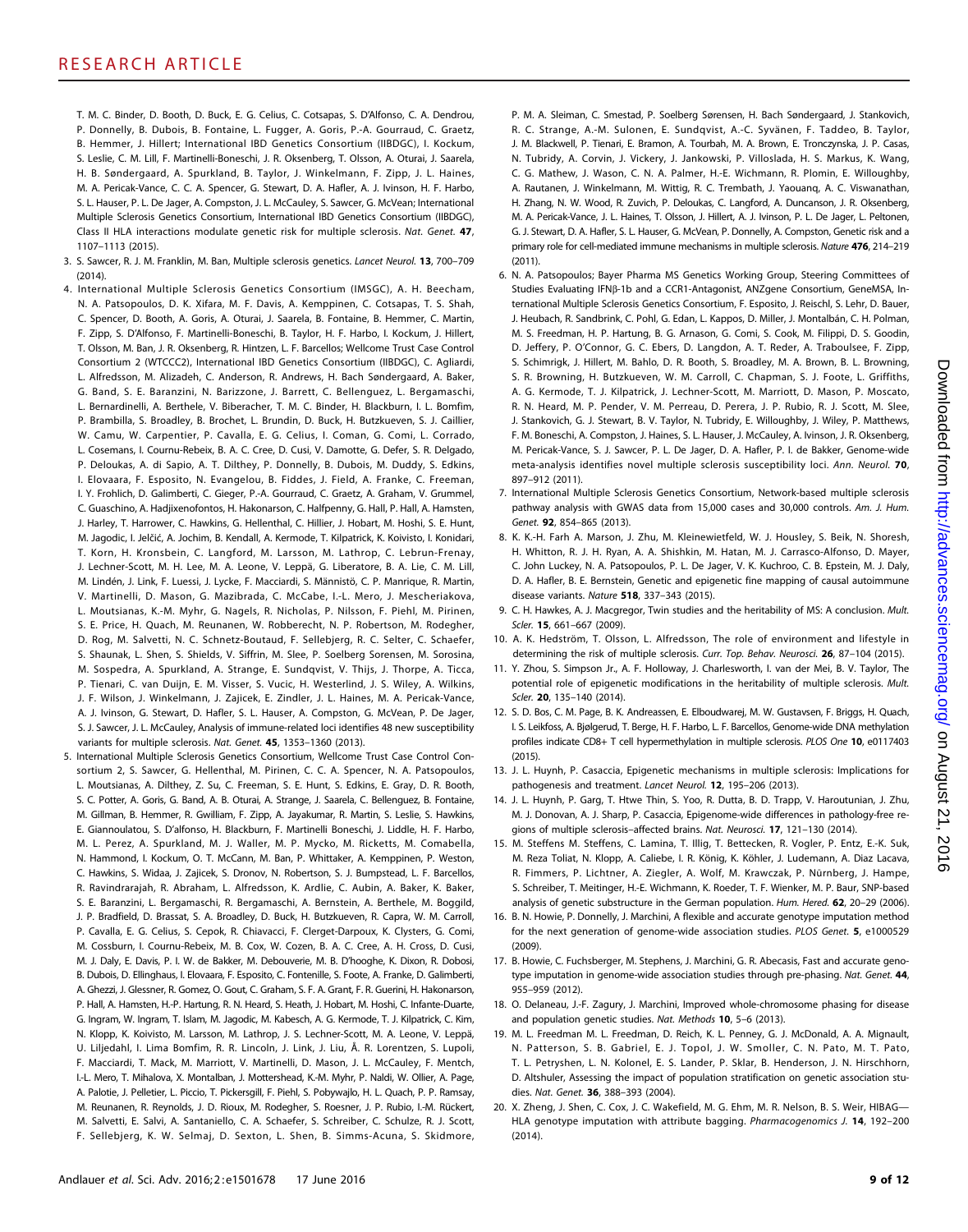- 21. C. M. Lill, F. Luessi, A. Alcina, E. A. Sokolova, N. Ugidos, B. de la Hera, L. Guillot-Noël, S. Malhotra, E. Reinthaler, B.-M. M. Schjeide, J. Y. Mescheriakova, A. Mashychev, I. Wohlers, D. A. Akkad, O. Aktas, I. Alloza, A. Antigüedad, R. Arroyo, I. Astobiza, P. Blaschke, A. N. Boyko, M. Buttmann, A. Chan, T. Dörner, J. T. Epplen, O. O. Favorova, M. Fedetz, O. Fernández, A. García-Martínez, L.-A. Gerdes, C. Graetz, H.-P. Hartung, S. Hoffjan, G. Izquierdo, D. S. Korobko, A. Kroner, C. Kubisch, T. Kümpfel, L. Leyva, P. Lohse, N. A. Malkova, X. Montalban, E. V. Popova, P. Rieckmann, A. S. Rozhdestvenskii, C. Schmied, I. V. Smagina, E. Y. Tsareva, A. Winkelmann, U. K. Zettl, H. Binder, I. Cournu-Rebeix, R. Hintzen, A. Zimprich, M. Comabella, B. Fontaine, E. Urcelay,
	- K. Vandenbroeck, M. Filipenko, F. Matesanz, F. Zipp, L. Bertram, Genome-wide significant association with seven novel multiple sclerosis risk loci. J. Med. Genet. 52, 848–855 (2015).
- 22. S. Sanna, M. Pitzalis, M. Zoledziewska, I. Zara, C. Sidore, R. Murru, M. B. Whalen, F. Busonero, A. Maschio, G. Costa, M. Cristina Melis, F. Deidda, F. Poddie, L. Morelli, G. Farina, Y. Li, M. Dei, S. Lai, A. Mulas, G. Cuccuru, E. Porcu, L. Liang, P. Zavattari, L. Moi, E. Deriu, M. Francesca Urru, M. Bajorek, M. Anna Satta, E. Cocco, P. Ferrigno, S. Sotgiu, M. Pugliatti, S. Traccis, A. Angius, M. Melis, G. Rosati, G. R. Abecasis, M. Uda, M. Giovanna Marrosu, D. Schlessinger, F. Cucca, Variants within the immunoregulatory CBLB gene are associated with multiple sclerosis. Nat. Genet. **42**, 495–497 (2010).
- 23. M. Zoledziewska, G. Costa, M. Pitzalis, E. Cocco, C. Melis, L. Moi, P. Zavattari, R. Murru, R. Lampis, L. Morelli, F. Poddie, P. Frongia, P. Pusceddu, M. Bajorek, A. Marras, A. M. Satta, A. Chessa, M. Pugliatti, S. Sotgiu, M. B. Whalen, G. Rosati, F. Cucca, M. G. Marrosu, Variation within the CLEC16A gene shows consistent disease association with both multiple sclerosis and type 1 diabetes in Sardinia. Genes Immun. 10, 15–17 (2009).
- 24. N. Barizzone, I. Zara, M. Sorosina, S. Lupoli, E. Porcu, M. Pitzalis, M. Zoledziewska, F. Esposito, M. Leone, A. Mulas, P. Ferrigno, F. R. Guerini, P. Brambilla, G. Farina, R. Murru, F. Deidda, S. Sanna, A. Loi, C. Barlassina, D. Vecchio, A. Zauli, F. Clarelli, D. Braga, F. Poddie, R. Cantello, V. Martinelli, G. Comi, J. Frau, L. Lorefice, M. Pugliatti, G. Rosati; PROGEMUS (PROgnostic GEnetic factors in MUltiple Sclerosis) Consortium PROGRESSO (Italian network of Primary Progressive Multiple Sclerosis) Consortium, M. Melis, M. G. Marrosu, D. Cusi, F. Cucca, F. Martinelli Boneschi, S. Sanna, S. D'Alfonso, The burden of multiple sclerosis variants in continental Italians and Sardinians. Mult. Scler. 21, 1385–1395 (2015).
- 25. J. Arloth, R. Bogdan, P. Weber, G. Frishman, A. Menke, K. V. Wagner, G. Balsevich, M. V. Schmidt, N. Karbalai, D. Czamara, A. Altmann, D. Trümbach, W. Wurst, D. Mehta, M. Uhr, T. Klengel, A. Erdhart, C. E. Carey, E. D. Conley; Major Depressive Disorder Working Group of the Psychiatric Genomics Consortium (PGC), A. Ruepp, B. Müller-Myhsok, A. R. Ahmad, E. B. Binder, Major Depressive Disorder Working Group of the Psychiatric Genomics Consortium (PGC), Genetic differences in the immediate transcriptome response to stress predict risk-related brain function and psychiatric disorders. Neuron 86, 1189–1202 (2015).
- 26. E. B. Binder, R. G. Bradley, W. Liu, M. P. Epstein, T. C. Deveau, K. B. Mercer, Y. Tang, C. F. Gillespie, C. M. Heim, C. B. Nemeroff, A. C. Schwartz, J. F. Cubells, K. J. Ressler, Association of FKBP5 polymorphisms and childhood abuse with risk of posttraumatic stress disorder symptoms in adults. JAMA 299, 1291–1305 (2008).
- 27. D. Mehta, T. Klengel, K. N. Conneely, A. K. Smith, A. Altmann, T. W. Pace, M. Rex-Haffner, A. Loeschner, M. Gonik, K. B. Mercer, B. Bradley, B. Müller-Myhsok, K. J. Ressler, E. B. Binder, Childhood maltreatment is associated with distinct genomic and epigenetic profiles in posttraumatic stress disorder. Proc. Natl. Acad. Sci. U.S.A. 110, 8302–8307 (2013).
- 28. A. S. Zannas, J. Arloth, T. Carrillo-Roa, S. Iurato, S. Röh, K. J. Ressler, C. B. Nemeroff, A. K. Smith, B. Bradley, C. Heim, A. Menke, J. F. Lange, T. Brückl, M. Ising, N. R. Wray, A. Erhardt, E. B. Binder, D. Mehta, Lifetime stress accelerates epigenetic aging in an urban, African American cohort: Relevance of glucocorticoid signaling. Genome Biol. 16, 266 (2015).
- 29. M. Melé, P. G. Ferreira, F. Reverter, D. S. DeLuca, J. Monlong, M. Sammeth, T. R. Young, J. M. Goldmann, D. D. Pervouchine, T. J. Sullivan, R. Johnson, A. V. Segrè, S. Djebali, A. Niarchou; The GTEx Consortium, F. A. Wright, T. Lappalainen, M. Calvo, G. Getz, E. T. Dermitzakis, K. G. Ardlie, R. Guigó, The human transcriptome across tissues and individuals. Science 348, 660-665 (2015).
- 30. D. Tingley, T. Yamamoto, K. Hirose, L. Keele, K. Imai, Mediation: R package for causal mediation analysis. J. Stat. Softw. 59, 1-38 (2014).
- 31. N. Nady, L. Krichevsky, N. Zhong, S. Duan, W. Tempel, M. F. Amaya, M. Ravichandran, C. H. Arrowsmith, Histone recognition by human malignant brain tumor domains. J. Mol. Biol. 423, 702–718 (2012).
- 32. M. Merup, T. Calero Moreno, M. Heyman, K. Rönnberg, D. Grandér, R. Detlofsson, O. Rasool, Y. Liu, S. Söderhäll, G. Juliusson, G. Gahrton, S. Einhorn, 6q deletions in acute lymphoblastic leukemia and non-Hodgkin's lymphomas. Blood 91, 3397–3400 (1998).
- 33. S. Arai, T. Miyazaki, Impaired maturation of myeloid progenitors in mice lacking novel Polycomb group protein MBT-1. EMBO J. 24, 1863-1873 (2005).
- 34. S. Stilgenbauer, J. Nickolenko, J. Wilhelm, S. Wolf, S. Weitz, K. Döhner, T. Boehm, H. Döhner, P. Lichter, Expressed sequences as candidates for a novel tumor suppressor gene at band 13q14 in B-cell chronic lymphocytic leukemia and mantle cell lymphoma. Oncogene 16, 1891–1897 (1998).
- 35. A. Garding, N. Bhattacharya, R. Claus, M. Ruppel, C. Tschuch, K. Filarsky, I. Idler, M. Zucknick, M. Caudron-Herger, C. Oakes, V. Fleig, I. Keklikoglou, D. Allegra, L. Serra, S. Thakurela, V. Tiwari, D. Weichenhan, A. Benner, B. Radlwimmer, H. Zentgraf, S. Wiemann, K. Rippe, C. Plass, H. Döhner, P. Lichter, S. Stilgenbauer, D. Mertens, Epigenetic upregulation of lncRNAs at 13q14.3 in leukemia is linked to the In Cis downregulation of a gene cluster that targets NF-kB. PLOS Genet. 9, e1003373 (2013).
- 36. J. Yan, J. M. Greer, NF-kB, a potential therapeutic target for the treatment of multiple sclerosis. CNS Neurol. Disord. Drug Targets 7, 536–557 (2008).
- 37. W. J. Housley, S. D. Fernandez, K. Vera, S. R. Murikinati, J. Grutzendler, N. Cuerdon, L. Glick, P. L. De Jager, M. Mitrovic, C. Cotsapas, D. A. Hafler, Genetic variants associated with autoimmunity drive NFkB signaling and responses to inflammatory stimuli. Sci. Transl. Med. 7, 291ra93 (2015).
- 38. A. Ray, S. Dhar, A. Shakya, P. Ray, Y. Okada, B. K. Ray, SAF-3, a novel splice variant of the SAF-1/MAZ/Pur-1 family, is expressed during inflammation. FEBS J. 276, 4276-4286 (2009).
- 39. L. Dahéron, S. Salmeron, S. Patri, A. Brizard, F. Guilhot, J.-C. Chomel, A. Kitzis, Identification of several genes differentially expressed during progression of chronic myelogenous leukemia. Leukemia 12, 326–332 (1998).
- 40. S. J. Loughran, E. A. Kruse, D. F. Hacking, C. A. de Graaf, C. D. Hyland, T. A. Willson, K. J. Henley, S. Ellis, A. K. Voss, D. Metcalf, D. J. Hilton, W. S. Alexander, B. T. Kile, The transcription factor Erg is essential for definitive hematopoiesis and the function of adult hematopoietic stem cells. Nat. Immunol. 9, 810–819 (2008).
- 41. C. D. Baldus, T. Burmeister, P. Martus, S. Schwartz, N. Gökbuget, C. D. Bloomfield, D. Hoelzer, E. Thiel, W. K. Hofmann, High expression of the ETS transcription factor ERG predicts adverse outcome in acute T-lymphoblastic leukemia in adults. J. Clin. Oncol. 24, 4714–4720 (2006).
- 42. B. Hoesel, J. A. Schmid, The complexity of NF- kB signaling in inflammation and cancer. Mol. Cancer 12, 86 (2013).
- 43. K. S. Crider, T. P. Yang, R. J. Berry, L. B. Bailey, Folate and DNA methylation: A review of molecular mechanisms and the evidence for folate's role. Adv. Nutr. 3, 21–38 (2012).
- 44. J. W. Locasale, Serine, glycine and one-carbon units: Cancer metabolism in full circle. Nat. Rev. Cancer 13, 572–583 (2013).
- 45. R. de Jonge, W. J. E. Tissing, J. Hendrik Hooijberg, G. Jansen, G. J. L. Kaspers, J. Lindemans, G. J. Peters, R. Pieters, Polymorphisms in folate-related genes and risk of pediatric acute lymphoblastic leukemia. Blood 113, 2284–2289 (2009).
- 46. C. F. Skibola, M. T. Smith, A. Hubbard, B. Shane, A. C. Roberts, G. R. Law, S. Rollinson, E. Roman, R. A. Cartwright, G. J. Morgan, Polymorphisms in the thymidylate synthase and serine hydroxymethyltransferase genes and risk of adult acute lymphocytic leukemia. Blood 99, 3786–3791 (2002).
- 47. L. Yang, L. Xia, D. Y. Wu, H. Wang, H. A. Chansky, W. H. Schubach, D. D. Hickstein, Y. Zhang, Molecular cloning of ESET, a novel histone H3-specific methyltransferase that interacts with ERG transcription factor. Oncogene 21, 148–152 (2002).
- 48. S. A. Bossone, C. Asselin, A. J. Patel, K. B. Marcu, MAZ, a zinc finger protein, binds to c-MYC and C2 gene sequences regulating transcriptional initiation and termination. Proc. Natl. Acad. Sci. U.S.A. 89, 7452–7456 (1992).
- 49. N. V. Varlakhanova, P. S. Knoepfler, Acting locally and globally: Myc's ever-expanding roles on chromatin. Cancer Res. 69, 7487–7490 (2009).
- 50. S. E. Baranzini, J. Mudge, J. C. van Velkinburgh, P. Khankhanian, I. Khrebtukova, N. A. Miller, L. Zhang, A. D. Farmer, C. J. Bell, R. W. Kim, G. D. May, J. E. Woodward, S. J. Caillier, J. P. McElroy, R. Gomez, M. J. Pando, L. E. Clendenen, E. E. Ganusova, F. D. Schilkey, T. Ramaraj, O. A. Khan, J. J. Huntley, S. Luo, P.-y. Kwok, T. D. Wu, G. P. Schroth, J. R. Oksenberg, S. L. Hauser, S. F. Kingsmore, Genome, epigenome and RNA sequences of monozygotic twins discordant for multiple sclerosis. Nature 464, 1351–1356 (2010).
- 51. M. C. Graves, M. Benton, R. A. Lea, M. Boyle, L. Tajouri, D. Macartney-Coxson, R. J. Scott, J. Lechner-Scott, Methylation differences at the HLA-DRB1 locus in CD4+ T-Cells are associated with multiple sclerosis. Mult. Scler. 20, 1033–1041 (2013).
- 52. R. Holle, M. Happich, H. Löwel, H. E. Wichmann; MONICA/KORA Study Group, KORA-a research platform for population based health research. Gesundheitswesen 67 (Suppl. 1), S19–S25 (2005).
- 53. H.-E. Wichmann, C. Gieger, T. Illig; MONICA/KORA Study Group, KORA-gen–Resource for population genetics, controls and a broad spectrum of disease phenotypes. Gesundheitswesen 67 (Suppl. 1), S26–S30 (2005).
- 54. A. Schmermund, S. Möhlenkamp, A. Stang, D. Grönemeyer, R. Seibel, H. Hirche, K. Mann, W. Siffert, K. Lauterbach, J. Siegrist, K.-H. Jöckel, R. Erbel, Assessment of clinically silent atherosclerotic disease and established and novel risk factors for predicting myocardial infarction and cardiac death in healthy middle-aged subjects: Rationale and design of the Heinz Nixdorf RECALL Study. Am. Heart J. 144, 212-218 (2002).
- 55. H. Völzke, D. Alte, C. O. Schmidt, D. Radke, R. Lorbeer, N. Friedrich, N. Aumann, K. Lau, M. Piontek, G. Born, C. Havemann, T. Ittermann, S. Schipf, R. Haring, S. E. Baumeister, H. Wallaschofski, M. Nauck, S. Frick, A. Arnold, M. Jünger, J. Mayerle, M. Kraft, M. M. Lerch, M. Dörr, T. Reffelmann, K. Empen, S. B. Felix, A. Obst, B. Koch, S. Gläser, R. Ewert, I. Fietze, T. Penzel, M. Dören, W. Rathmann, J. Haerting, M. Hannemann,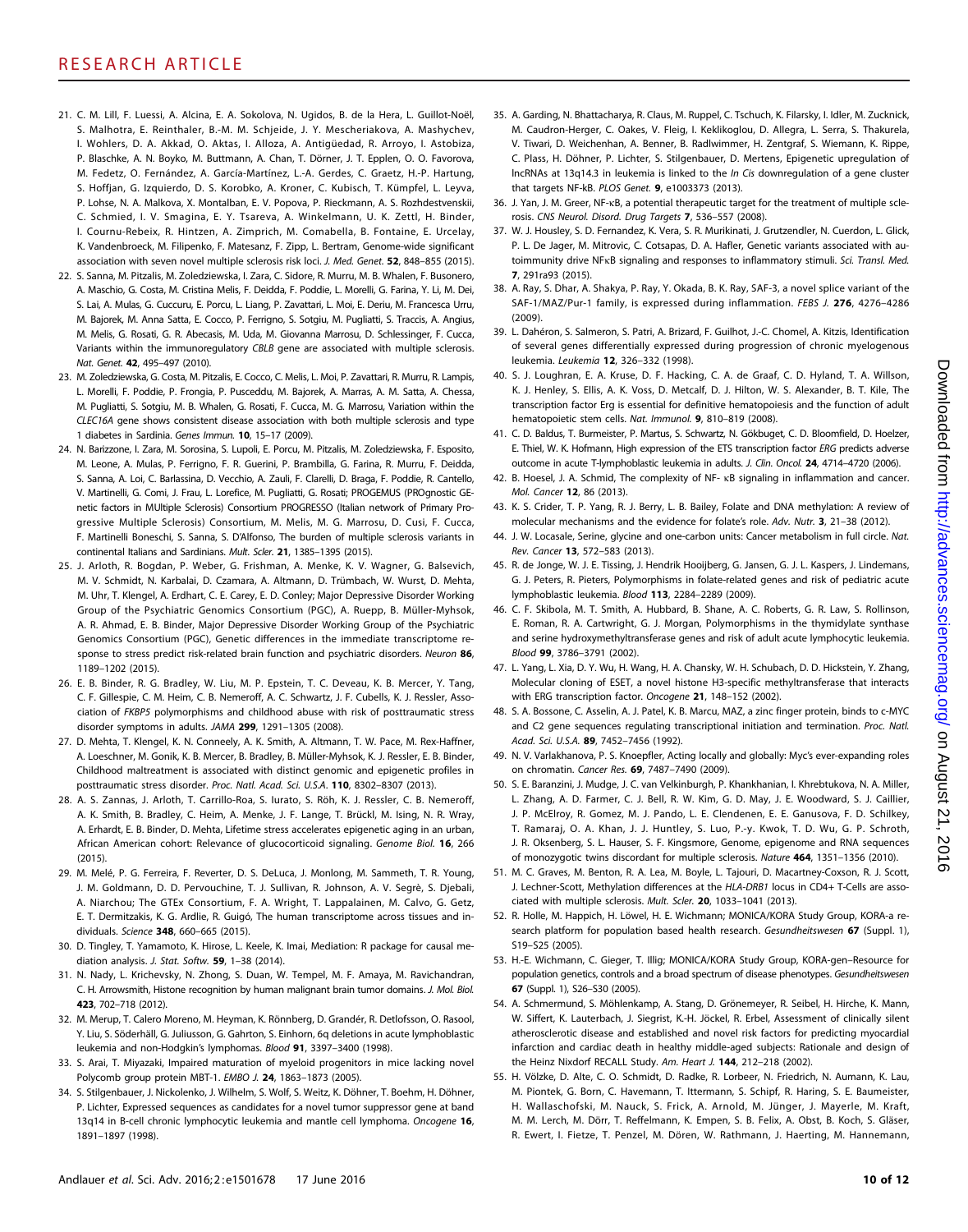J. Röpcke, U. Schminke, C. Jürgens, F. Tost, R. Rettig, J. A. Kors, S. Ungerer, K. Hegenscheid, J.-P. Kühn, J. Kühn, N. Hosten, R. Puls, J. Henke, O. Gloger, A. Teumer, G. Homuth, U. Völker, C. Schwahn, B. Holtfreter, I. Polzer, T. Kohlmann, H. J. Grabe, D. Rosskopf, H. K. Kroemer, T. Kocher, R. Biffar, U. John, W. Hoffmann, Cohort profile: The study of health in Pomerania. Int. J. Epidemiol. 40, 294-307 (2011).

- 56. K. Berger, DOGS. Bundesgesundheitsbla. 55, 816–821 (2012).
- 57. N. Müller, D. M. Schulte, K. Türk, S. Freitag-Wolf, J. Hampe, R. Zeuner, J. O. Schröder, I. Gouni-Berthold, H. K. Berthold, W. Krone, S. Rose-John, S. Schreiber, M. Laudes, IL-6 blockade by monoclonal antibodies inhibits apolipoprotein (a) expression and lipoprotein (a) synthesis in humans. J. Lipid Res. 56, 1034–1042 (2015).
- 58. M. Krawczak, S. Nikolaus, H. von Eberstein, P. J. P. Croucher, N. E. El Mokhtari, S. Schreiber, PopGen: Population-based recruitment of patients and controls for the analysis of complex genotype-phenotype relationships. Community Genet. 9, 55–61 (2006).
- 59. P. Muglia, F. Tozzi, N. W. Galwey, C. Francks, R. Upmanyu, X. Q. Kong, A. Antoniades, E. Domenici, J. Perry, S. Rothen, C. L. Vandeleur, V. Mooser, G. Waeber, P. Vollenweider, M. Preisig, S. Lucae, B. Müller-Myhsok, F. Holsboer, L. T. Middleton, A. D. Roses, Genomewide association study of recurrent major depressive disorder in two European case–control cohorts. Mol. Psychiatry 15, 589–601 (2010).
- 60. M. A. Kohli, S. Lucae, P. G. Saemann, M. V. Schmidt, A. Demirkan, K. Hek, D. Czamara, M. Alexander, D. Salyakina, S. Ripke, D. Hoehn, M. Specht, A. Menke, J. Hennings, A. Heck, C. Wolf, M. Ising, S. Schreiber, M. Czisch, M. B. Müller, M. Uhr, T. Bettecken, A. Becker, J. Schramm, M. Rietschel, W. Maier, B. Bradley, K. J. Ressler, M. M. Nöthen, S. Cichon, I. W. Craig, G. Breen, C. M. Lewis, A. Hofman, H. Tiemeier, C. M. van Duijn, F. Holsboer, B. Müller-Myhsok, E. B. Binder, The neuronal transporter gene SLC6A15 confers risk to major depression. Neuron 70, 252–265 (2011).
- 61. C. C. Chang, C. C. Chow, L. C. Tellier, S. Vattikuti, S. M. Purcell, J. J. Lee, Second-generation PLINK: Rising to the challenge of larger and richer datasets. GigaScience 4, 7 (2015).
- 62. B. Han, E. Eskin, Random-effects model aimed at discovering associations in meta-analysis of genome-wide association studies. Am. J. Hum. Genet. 88, 586–598 (2011).
- 63. R. J. Pruim, R. P. Welch, S. Sanna, T. M. Teslovich, P. S. Chines, T. P. Gliedt, M. Boehnke, G. R. Abecasis, C. J. Willer, LocusZoom: Regional visualization of genome-wide association scan results. Bioinformatics 26, 2336-2337 (2010).
- 64. M. J. Dunning, M. L. Smith, M. E. Ritchie, S. Tavaré, Beadarray: R classes and methods for Illumina bead-based data. Bioinformatics 23, 2183–2184 (2007).
- 65. P. Du, W. A. Kibbe, S. M. Lin, Lumi: A pipeline for processing Illumina microarray. Bioinformatics 24, 1547–1548 (2008).
- 66. W. Huber, A. von Heydebreck, H. Sültmann, A. Poustka, M. Vingron, Variance stabilization applied to microarray data calibration and to the quantification of differential expression. Bioinformatics 18 (Suppl. 1), S96–S104 (2002).
- 67. J. Arloth, D. M. Bader, S. Röh, A. Altmann, Re-Annotator: Annotation pipeline for microarray probe sequences. PLOS One 10, e0139516 (2015).
- 68. W. E. Johnson, C. Li, A. Rabinovic, Adjusting batch effects in microarray expression data using empirical Bayes methods. Biostatistics 8, 118–127 (2007).
- 69. C. Sidore, F. Busonero, A. Maschio, E. Porcu, S. Naitza, M. Zoledziewska, A. Mulas, G. Pistis, M. Steri, F. Danjou, A. Kwong, V. D. O. del Vecchyo, C. W. K. Chiang, J. Bragg-Gresham, M. Pitzalis, R. Nagaraja, B. Tarrier, C. Brennan, S. Uzzau, C. Fuchsberger, R. Atzeni, F. Reinier, R. Berutti, J. Huang, N. J. Timpson, D. Toniolo, P. Gasparini, G. Malerba, G. Dedoussis, E. Zeggini, N. Soranzo, C. Jones, R. Lyons, A. Angius, H. M. Kang, J. Novembre, S. Sanna, D. Schlessinger, F. Cucca, G. R. Abecasis, Genome sequencing elucidates Sardinian genetic architecture and augments association analyses for lipid and blood inflammatory markers. Nat. Genet. 47, 1272–1281 (2015).
- 70. M. B. Gerstein, A. Kundaje, M. Hariharan, S. G. Landt, K.-K. Yan, C. Cheng, X. J. Mu, E. Khurana, J. Rozowsky, R. Alexander, R. Min, P. Alves, A. Abyzov, N. Addleman, N. Bhardwaj, A. P. Boyle, P. Cayting, A. Charos, D. Z. Chen, Y. Cheng, D. Clarke, C. Eastman, G. Euskirchen, S. Frietze, Y. Fu, J. Gertz, F. Grubert, A. Harmanci, P. Jain, M. Kasowski, P. Lacroute, J. Leng, J. Lian, H. Monahan, H. O'Geen, Z. Ouyang, E. Christopher Partridge, D. Patacsil, F. Pauli, D. Raha, L. Ramirez, T. E. Reddy, B. Reed, M. Shi, T. Slifer, J. Wang, L. Wu, X. Yang, K. Y. Yip, G. Zilberman-Schapira, S. Batzoglou, A. Sidow, P. J. Farnham, R. M. Myers, S. M. Weissman, M. Snyder, Architecture of the human regulatory network derived from ENCODE data. Nature 489, 91–100 (2012).
- 71. J. Wang, J. Zhuang, S. Iyer, X.-Y. Lin, M. C. Greven, B.-H. Kim, J. Moore, B. G. Pierce, X. Dong, D. Virgil, E. Birney, J.-H. Hung, Z. Weng, Factorbook.org: A Wiki-based database for transcription factor-binding data generated by the ENCODE consortium. Nucleic Acids Res 41, D171–D176 (2013).
- 72. J. Wang, J. Zhuang, S. Iyer, X. Lin, T. W. Whitfield, M. C. Greven, B. G. Pierce, X. Dong, A. Kundaje, Y. Cheng, O. J. Rando, E. Birney, R. M. Myers, W. S. Noble, M. Snyder, Z. Weng, Sequence features and chromatin structure around the genomic regions bound by 119 human transcription factors. Genome Res. 22, 1798-1812 (2012).
- 73. M. J. Aryee, A. E. Jaffe, H. Corrada-Bravo, C. Ladd-Acosta, A. P. Feinberg, K. D. Hansen, R. A. Irizarry, Minfi: A flexible and comprehensive Bioconductor package for the analysis of Infinium DNA methylation microarrays. Bioinformatics 30, 1363-1369 (2014).
- 74. J.-P. Fortin, A. Labbe, M. Lemire, B. W. Zanke, T. J. Hudson, E. J. Fertig, C. M. T. Greenwood, K. D. Hansen, Functional normalization of 450k methylation array data improves replication in large cancer studies. Genome Biol. 15, 503 (2014).
- 75. E. A. Houseman, W. P. Accomando, D. C. Koestler, B. C. Christensen, C. J. Marsit, H. H. Nelson, J. K. Wiencke, K. T. Kelsey, DNA methylation arrays as surrogate measures of cell mixture distribution. BMC Bioinformatics 13, 86 (2012).

Acknowledgments: We thank V. Grummel, J. Hornung, and N. Miksch for technical assistance as well as N. Provençal and S. Ripke for scientific discussions. This study makes use of data generated by the WTCCC. A full list of the investigators who contributed to the generation of the data is available at [www.wtccc.org.uk.](http://www.wtccc.org.uk) Funding: This work was supported by the German Ministry for Education and Research (BMBF) as part of the "German Competence Network Multiple Sclerosis" (KKNMS) (grant nos. 01GI0916 and 01GI0917) and the Munich Cluster for Systems Neurology (SyNergy). D.B., B.H., F.Z., and H.W. were supported by the German Research Foundation (DFG) (grant no. CRC128). Funding for the WTCCC project was provided by the Wellcome Trust under awards 076113 and 085475. The collection of sociodemographic and clinical data in the Dortmund Health Study was supported by the German Migraine and Headache Society (DMKG) and unrestricted grants of equal share from Almirall, AstraZeneca, Berlin-Chemie, Boehringer, Boots Healthcare, GlaxoSmithKline (GSK), Janssen-Cilag, McNeil Pharma, Merck Sharp & Dohme (MSD), and Pfizer to the University of Münster. Blood collection in the Dortmund Health Study was done through funds from the Institute of Epidemiology and Social Medicine University of Münster; genotyping was supported by the BMBF (grant no. 01ER0816). The FoCus study was supported by the BMBF (grant no. 0315540A). The Heinz Nixdorf Recall study was supported by the Heinz Nixdorf Foundation Germany, the BMBF, and the DFG (ER 155/6-1 and ER 155/6-2). The KORA study was initiated and financed by the Helmholtz Zentrum München–German Research Center for Environmental Health, which is funded by the BMBF and the State of Bavaria. Furthermore, KORA research was supported within the Munich Center of Health Sciences (MC-Health), Ludwig-Maximilians-Universität, as part of LMUinnovativ. The PopGen 2.0 network is supported by a grant from the BMBF (grant no. 01EY1103). SHIP is part of the Community Medicine Research Network of the University Medicine Greifswald ([www.community-medicine.de](http://www.community-medicine.de)), which was initiated and funded by the BMBF and the State of Mecklenburg-Pomerania; genome-wide data have been supported by the BMBF (grant no. 03ZIK012). **Author contributions:** Conception and design: T.F.M.A., D.B., A.Z., B.H., and B.M.-M.; recruitment of German cases: D.B., G.A., A. Bayas, L. Bechmann, A. Berthele, A.C., C. Gasperi, R.G., C. Graetz, J.H., M.H., C.I.-D., M.K., T. Kümpfel, V. Limmroth, R.A.L., V. Loleit, F.L., S.G. Meuth, M.M., S.N., F.P., M. Pütz, T.R., A.S., M. Stangel, J.-P.S., K.H. Stürner, B.T., F.T.B., H.T., C.W., F.W., H.W., B.W., U.K. Zettl, U. Ziemann, F.Z., and B.H.; acquisition of genotype or expression data of German cases (DE1): P.W., M.R.-B., P.L., T.B., and F.W.; German control cohorts: K.B., L. Bertram, A.F., C. Gieger, S.H., G.H., M.I., K.-H.J., S.K., T. Kacprowski, M.L., W.L., C.L., S.L., T.M., S. Moebus, M.M.-N, M.N., A.P., R.R., K. Strauch, U.S., H.V., M.W., and J.W.; provided replication data (Sardinian cohort): A.M., M. Pitzalis, E.P., C.S., I.Z., F.C., and M.Z.; analysis and interpretation of data: T.F.M.A., D.B., J.A., M.O.S., T.D., A.Z., D.C., T.C.-R., E.B., B.H., and B.M.-M.; drafting or revising the manuscript: T.F.M.A., D.B., F.C., M.Z., B.H., and B.M.-M. Competing interests: A.Bayas received honoraria for consultancy and/or as speaker from Merck Serono, Biogen, Bayer Vital, Novartis, Teva, Roche, and Sanofi/Genzyme and for trial activities from Biogen, Merck Serono, and Novartis; he received grants for congress trips and participation from Biogen, Novartis, Sanofi/Genzyme, and Merck Serono. F.T.B. received funding from the DFG and BMBF; he received, through his institution, research support for investigator-initiated studies from Actelion, Bayer Schering, Novartis, and Teva; he has served on scientific advisory boards for Novartis, Sanofi/Genzyme, and Teva; he has received support to attend scientific meetings from Actelion, Bayer Schering, Biogen Idec, Sanofi/Genzyme, Merck-Serono, Novartis, and Teva; he has received personal honoraria for speaking from Bayer Schering, Biogen Idec, CSL Behring, Sanofi/Genzyme, Merck-Serono, and Teva. A.Berthele received travel grants, research grants, and speaker honoraria from Bayer Healthcare, Biogen, Merck Serono, Novartis, Teva, and Sanofi. D.B. received compensation for activities with Bayer Healthcare, Biogen, Merck Serono, and Novartis; she is supported by the Abirisk Consortium. A.C. received compensation for activities with Almirall Hermal GmbH, Bayer Schering, Biogen Idec, Merck Serono, Novartis, and Teva Neuroscience; research support from Bayer Schering, Biogen Idec, Merck Serono, and Novartis; and research grants from the BMBF (KKNMS; CONTROL MS, 01GI0914). R.G. received compensation for activities with Bayer Healthcare, Biogen Idec, and Teva Neuroscience; an editorial capacity from Therapeutic Advances in Neurological Disorders; patent payments from Biogen Idec; and research support from Bayer Healthcare, Biogen Idec, Merck Serono, Teva Neuroscience, Novartis, and BMBF (KKNMS; CONTROL MS, 01GI0914). M.H. received speaker honoraria and travel expenses from Bayer Healthcare, Biogen Idec, Novartis, and Teva. B.H. served on scientific advisory boards for Roche, Novartis, Bayer Schering, Merck Serono, Biogen Idec, GSK, Chugai Pharmaceutical, Genentech, and Genzyme Corporation; he serves on the international advisory board of Archives of Neurology and Experimental Neurology; he received speaker honoraria from Bayer Schering, Novartis, Biogen Idec, Merck Serono, Roche, and Teva Pharmaceutical Industries; he received research support from Biogen Idec, Bayer Schering, Merck Serono, Five Prime, Metanomics, Chugai Pharmaceutical, and Novartis. He has filed a patent for the detection of antibodies and T cells against KIR4.1 in a subpopulation of MS patients and genetic determinants of neutralizing antibodies to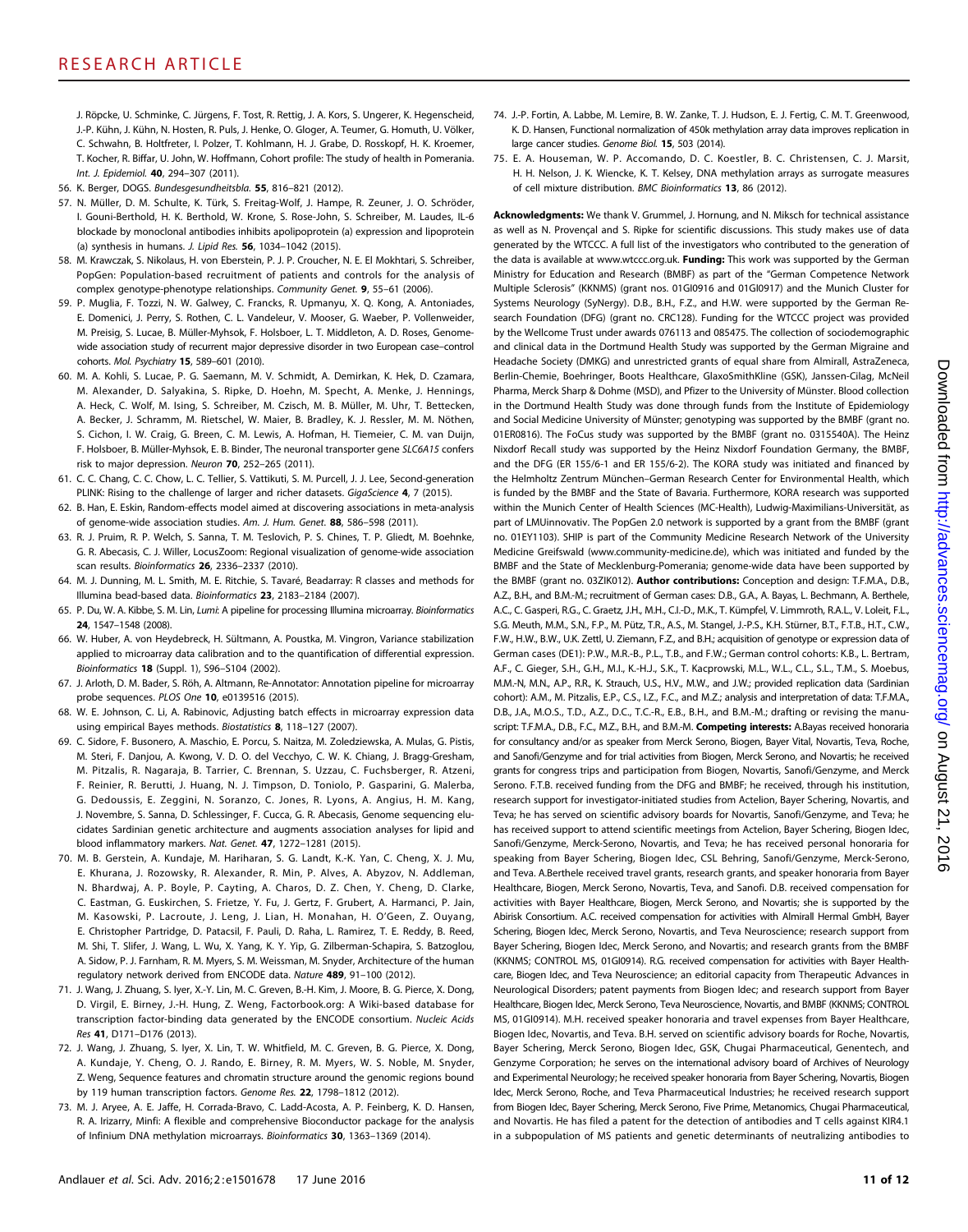interferon- $\beta$ . M.K. received travel grants for attention of scientific meetings from Genzyme and grant support from Merck Serono. F.L. received travel grants from Teva Pharmaceutical and Merck Serono. S. Meuth received honoraria for lecturing and travel expenses for attending meetings and has received financial research support from Bayer, Bayer Schering, Biogen Idec, Genzyme, Merck Serono, MSD, Novartis, Novo Nordisk, Sanofi-Aventis, and Teva. M.M. received research support from BMBF, DFG, Hertie Foundation, Merck Serono, and Novartis and travel expenses for attending meetings from Bayer and Merck Serono; he received honoraria for lecturing from Merck Serono, and investigator fees for a phase 3 clinical study from Biogen Idec. S.N. received travel grants for attention of scientific meetings from Merck Serono, Biogen Idec, and Teva and grant support from Bayer Schering and Novartis. T.R. received travel expenses and financial research support from Genzyme and honoraria for lecturing from Teva and Genzyme. A.S. received personal compensation for activities with Novartis, Sanofi, and Almirall Hermal GmbH. U.S.'s research activities were funded by the National Institute of Neurological Disorders and Stroke (subaward no. A08580 M10A10647), the BMBF (grant no. 03IS2061A), the German Federal State of Mecklenburg–West Pomerania, and the Siemens Healthcare. He received travel expenses and/or honoraria for lectures or educational activities not funded by industry. J.-P.S. and K. Stürner received research grants and speaker honoraria from Bayer Healthcare, Biogen, Merck Serono, Novartis, and Sanofi-Aventis. M. Stangel received honoraria for scientific lectures or consultancy from Bayer Healthcare, Biogen Idec, Baxter, CSL Behring, Grifols, Merck Serono, Novartis, Sanofi-Aventis, and Teva. His institution received research support from Bayer Healthcare, Biogen Idec, Merck Serono, Novartis, and Teva. His laboratory has grant support from the DFG, the Ministry of Science and Culture of Lower Saxony [Niedersachsen-Research Network on Neuroinfectiology (N-RENNT)], the BMBF, and the Röver Foundation. B.T. received consultancy and speaker honoraria and/or research grants from Bayer Healthcare, Biogen, CSL Behring, Genzyme, Grifols, Merck Serono, Novartis, Octapharma, Roche, Sanofi-Aventis, and Teva. H.T. received honoraria for speaking/consultation and travel grants from Bayer Healthcare, Biogen Idec, Merck Serono, Genzyme, Novartis Pharma, Siemens Health Products, and Teva Pharmaceutical and research grants from Biogen Idec, Merck Serono, Novartis Pharmaceuticals, Siemens Health Products, Teva Pharmaceutical, and the BMBF. C.W. received honoraria for participation to advisory boards and/ or research funding from Novartis, Bayer, Biogen, and Teva. F.W. received honoraria from Genzyme and Novartis for serving on a scientific advisory board and a travel grant for the attention of a scientific meeting from Merck Serono, Novartis, and Biogen. He received grant support from Merck Serono, Novartis, and the BMBF (projects Biobanking and Omics in CONTROL MS; KKNMS). H.W. received compensation for serving on scientific advisory boards/steering committees for Bayer Healthcare, Biogen Idec, Genzyme, Merck Serono, Novartis, and Sanofi-Aventis. He received speaker

honoraria and travel support from Bayer Vital GmbH, Bayer Schering AG, Biogen Idec, CSL Behring, EMD Serono, Fresenius Medical Care, Genzyme, Merck Serono, OmniaMed, Novartis, and Sanofi-Aventis and compensation as a consultant from Biogen Idec, Merck Serono, Novartis, and Sanofi-Aventis. He received research support from Bayer Vital, Biogen Idec, Genzyme, Merck Serono, Novartis, Sanofi-Aventis Germany, and Sanofi U.S. as well as grants and research support from Bayer Healthcare, Biogen Idec, BMBF, DFG, Else Kröner-Fresenius Foundation, Fresenius Foundation, Hertie Foundation, Merck Serono, Novartis, NRW Ministry of Education and Research, Interdisciplinary Center for Clinical Studies (IZKF) Münster, RE Children's Foundation, Sanofi-Aventis/Genzyme, and Teva Pharmaceutical. B.W. received honoraria for speaking/consultation and travel grants from Bayer Healthcare, Biogen Idec, Merck Serono, Genzyme, a Sanofi Company, Novartis Pharmaceuticals, and Teva Pharmaceutical GmbH and research grants from Biogen Idec, Biotest, Merck Serono, Novartis Pharmaceuticals, Teva Pharmaceutical, the BMBF, and the Dietmar Hopp Foundation. U. Ziemann received honoraria for speaking/consultation from Bayer Healthcare, Biogen Idec, Bristol-Myers Squibb, Cortec, Medtronic GmbH, Servier; and research funding from Biogen Idec. Data and materials availability: All data needed to evaluate the conclusions in the paper are present in the paper and/or the Supplementary Materials. Additional data related to this paper may be requested from the authors.

Submitted 20 November 2015 Accepted 27 April 2016 Published 17 June 2016 10.1126/sciadv.1501678

Citation: T. F. M. Andlauer, D. Buck, G. Antony, A. Bayas, L. Bechmann, A. Berthele, A. Chan, C. Gasperi, R. Gold, C. Graetz, J. Haas, M. Hecker, C. Infante-Duarte, M. Knop, T. Kümpfel, V. Limmroth, R. A. Linker, V. Loleit, F. Luessi, S. G. Meuth, M. Mühlau, S. Nischwitz, F. Paul, M. Pütz, T. Ruck, A. Salmen, M. Stangel, J.-P. Stellmann, K. H. Stürner, B. Tackenberg, F. Then Bergh, H. Tumani, C. Warnke, F. Weber, H. Wiendl, B. Wildemann, U. K. Zettl, U. Ziemann, F. Zipp, J. Arloth, P. Weber, M. Radivojkov-Blagojevic, M. O. Scheinhardt, T. Dankowski, T. Bettecken, P. Lichtner, D. Czamara, T. Carrillo-Roa, E. B. Binder, K. Berger, L. Bertram, A. Franke, C. Gieger, S. Herms, G. Homuth, M. Ising, K.-H. Jöckel, T. Kacprowski, S. Kloiber, M. Laudes, W. Lieb, C. M. Lill, S. Lucae, T. Meitinger, S. Moebus, M. Müller-Nurasyid, M. M. Nöthen, A. Petersmann, R. Rawal, U. Schminke, K. Strauch, H. Völzke, M. Waldenberger, J. Wellmann, E. Porcu, A. Mulas, M. Pitzalis, C. Sidore, I. Zara, F. Cucca, M. Zoledziewska, A. Ziegler, B. Hemmer, B. Müller-Myhsok, Novel multiple sclerosis susceptibility loci implicated in epigenetic regulation. Sci. Adv. 2, e1501678 (2016).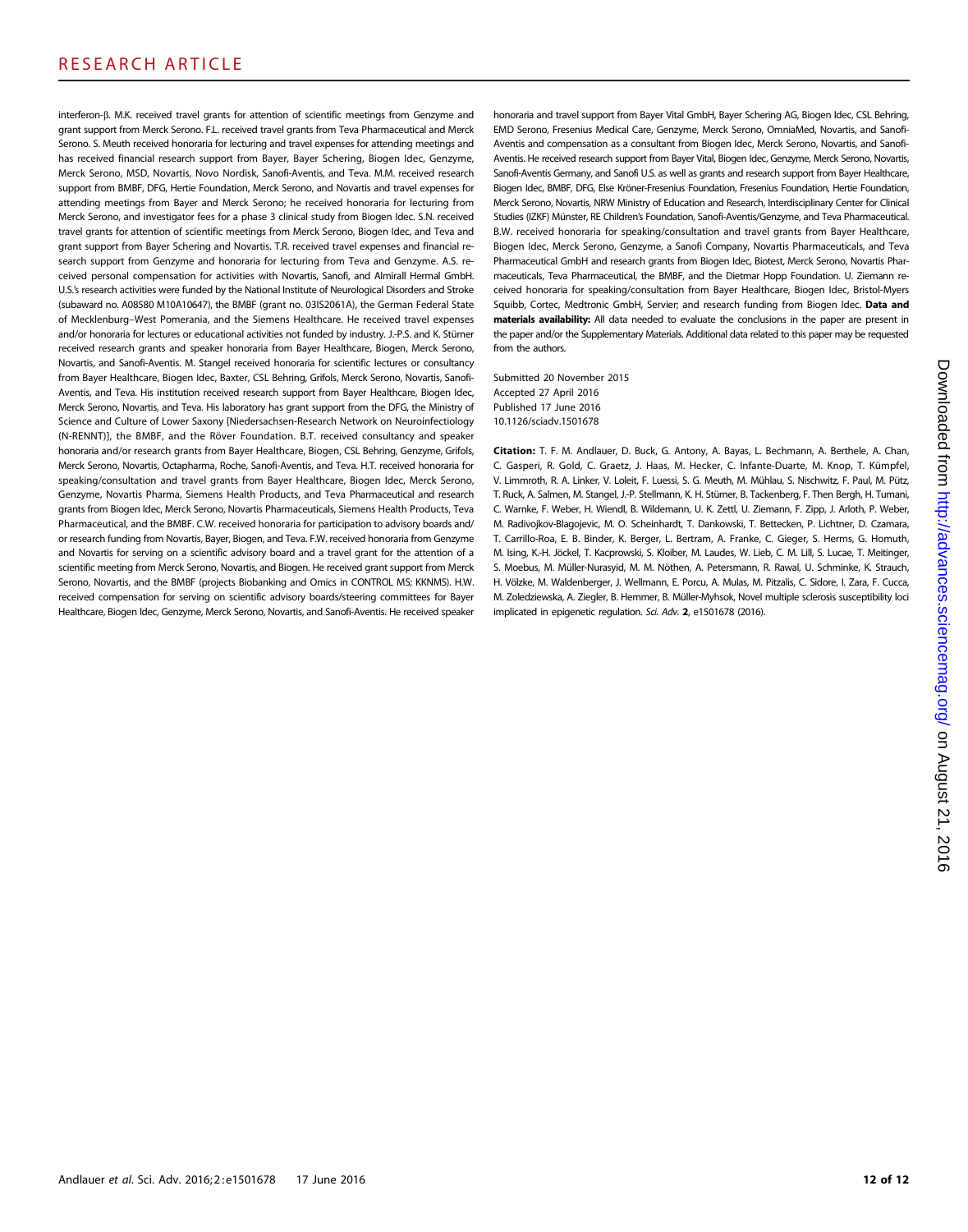# **Science Advances**

**N**AAAS

## **epigenetic regulation Novel multiple sclerosis susceptibility loci implicated in**

doi: 10.1126/sciadv.1501678 Sci Adv 2016, 2:. Hemmer and Bertram Müller-Myhsok (June 17, 2016) Cucca, Magdalena Zoledziewska, Andreas Ziegler, Bernhard Mulas, Maristella Pitzalis, Carlo Sidore, Ilenia Zara, Francesco Waldenberger, Jürgen Wellmann, Eleonora Porcu, Antonella Rawal, Ulf Schminke, Konstantin Strauch, Henry Völzke, Melanie Müller-Nurasyid, Markus M. Nöthen, Astrid Petersmann, Rajesh Susanne Lucae, Thomas Meitinger, Susanne Moebus, Martina Kloiber, Matthias Laudes, Wolfgang Lieb, Christina M. Lill, Homuth, Marcus Ising, Karl-Heinz Jöckel, Tim Kacprowski, Stefan Bertram, Andre Franke, Christian Gieger, Stefan Herms, Georg Tania Carrillo-Roa, Elisabeth B. Binder, Klaus Berger, Lars Dankowski, Thomas Bettecken, Peter Lichtner, Darina Czamara, Milena Radivojkov-Blagojevic, Markus O. Scheinhardt, Theresa Zettl, Ulf Ziemann, Frauke Zipp, Janine Arloth, Peter Weber, Warnke, Frank Weber, Heinz Wiendl, Brigitte Wildemann, Uwe K. Tackenberg, Florian Then Bergh, Hayrettin Tumani, Clemens Martin Stangel, Jan-Patrick Stellmann, Klarissa H. Stürner, Björn Friedemann Paul, Michael Pütz, Tobias Ruck, Anke Salmen, Luessi, Sven G. Meuth, Mark Mühlau, Sandra Nischwitz, Kümpfel, Volker Limmroth, Ralf A. Linker, Verena Loleit, Felix Michael Hecker, Carmen Infante-Duarte, Matthias Knop, Tania Christiane Gasperi, Ralf Gold, Christiane Graetz, Jürgen Haas, Bayas, Lukas Bechmann, Achim Berthele, Andrew Chan, Till F. M. Andlauer, Dorothea Buck, Gisela Antony, Antonios

trademark of AAAS otherwise. AAAS is the exclusive licensee. The title Science Advances is a registered York Avenue NW, Washington, DC 20005. Copyright is held by the Authors unless stated published by the American Association for the Advancement of Science (AAAS), 1200 New Science Advances (ISSN 2375-2548) publishes new articles weekly. The journal is